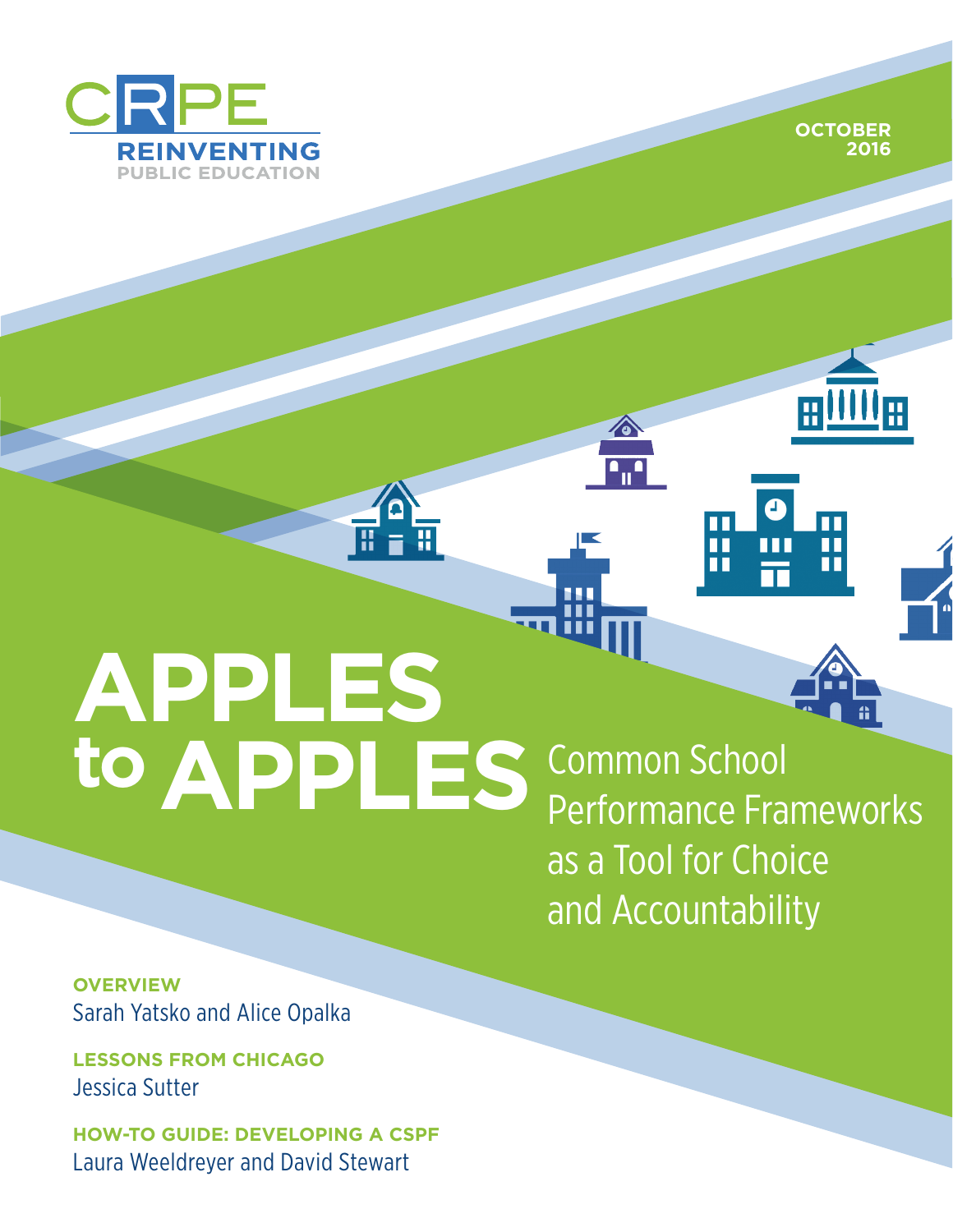# **ABOUT THIS REPORT**

#### **Acknowledgments**

This paper was funded by the Bill & Melinda Gates Foundation. We thank the Foundation for its support. The ideas presented here are those of the authors alone and do not necessarily represent the opinions of the Foundation. We are grateful for the many education leaders from school districts, the charter sector, and the community in the six cities who generously lent their time to this research by welcoming us to observe their process of developing Common School Performance Frameworks, or participating in interviews and follow-up questions.

#### **About The Center on Reinventing Public Education**

Through research and policy analysis, CRPE seeks ways to make public education more effective, especially for America's disadvantaged students. We help redesign governance, oversight, and dynamic education delivery systems to make it possible for great educators to do their best work with students and to create a wide range of high-quality public school options for families. Our work emphasizes evidence over posture and confronts hard truths. We search outside the traditional boundaries of public education to find pragmatic, equitable, and promising approaches to address the complex challenges facing public education. Our goal is to create new possibilities for the parents, educators, and public officials who strive to improve America's schools. CRPE is a nonpartisan, self-sustaining organization affiliated with the University of Washington Bothell. Our work is funded through philanthropy, federal grants, and contracts.

#### **CRPE Quality Assurance Process**

Independent peer review is an integral part of all CRPE research projects. Prior to publication, this document was subjected to a quality assurance process to ensure that: the problem is well formulated; the research approach is well designed and well executed; the data and assumptions are sound; the findings are useful and advance knowledge; the implications and recommendations follow logically from the findings and are explained thoroughly; the documentation is accurate, understandable, cogent, and balanced in tone; the research demonstrates understanding of related previous studies; and the research is relevant, objective, and independent. Peer review was conducted by research or policy professionals who were not members of the project team.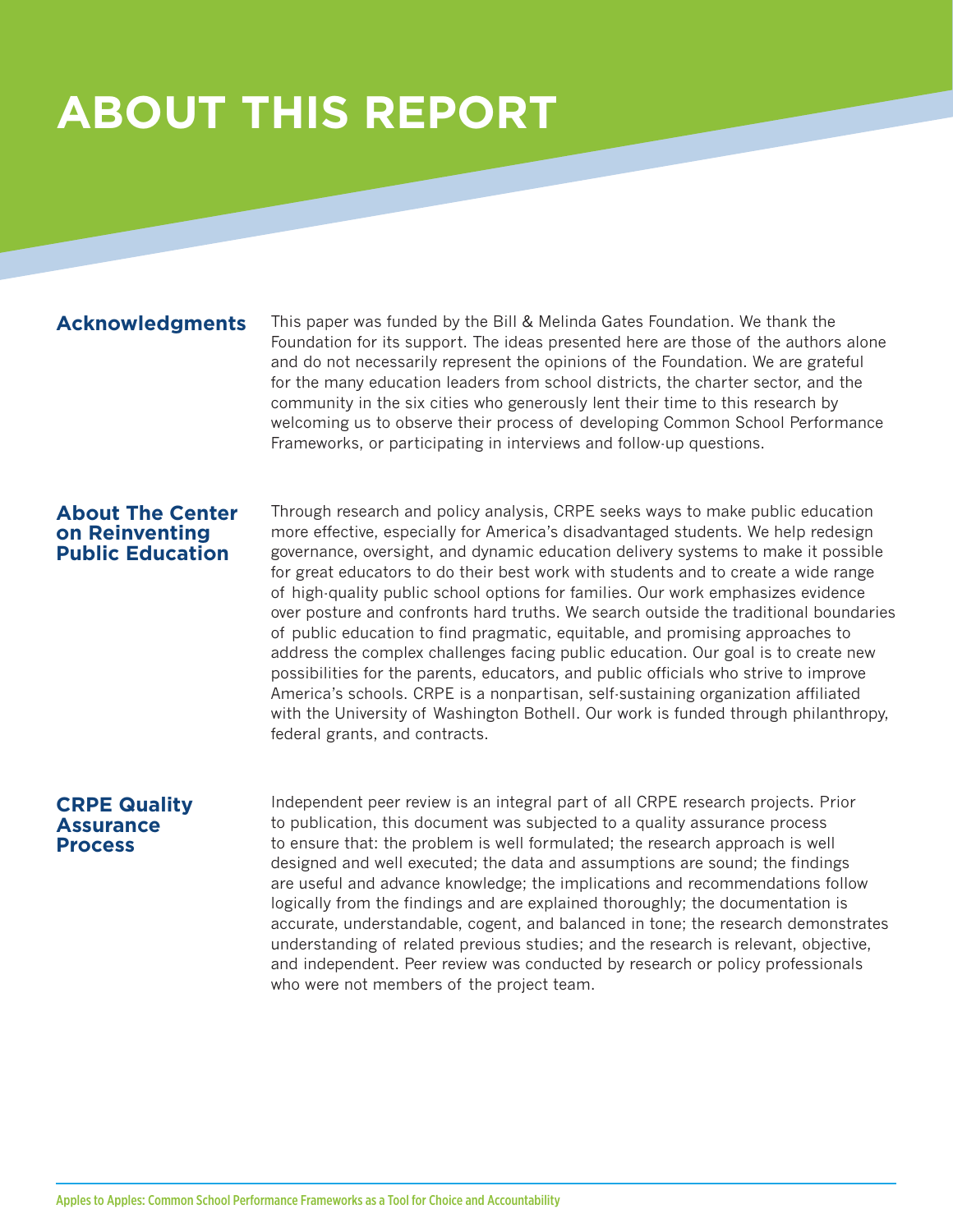## **An Overview of Common School Performance Frameworks** Ω

H

Sarah Yatsko and Alice Opalka *Center on Reinventing Public Education*

**In most cities today, school choice is the norm, not the exception.** According to our [recent survey](http://www.crpe.org/sites/default/files/crpe_how-parents-experience-public-school-choice.pdf) of eight U.S. cities, 55 percent of parents said their child attends a school other than their neighborhood school. Students in cities are likely to have a choice between a wide array of districtrun magnet and alternative schools, public charter schools, and private schools. Nationwide, 6 percent of all public school children attend a charter school and 13 percent of children in traditional public schools attend a school their parents chose rather than the one they were assigned to, according to the [National](https://nces.ed.gov/fastfacts/display.asp?id=6)  [Center for Education Statistics](https://nces.ed.gov/fastfacts/display.asp?id=6).

Cities across the country continue to offer more public school options to their students. The number of charter schools [more than doubled in the past decade.](http://www.publiccharters.org/dashboard/home) And dozens of school districts are now employing a "[portfolio strategy,](http://www.crpe.org/research/portfolio-strategy)" expanding and diversifying school options while holding all schools, no matter the type, accountable for performance. Families living in the [Cleveland Metropolitan School District,](http://www.clevelandmetroschools.org/Page/2124) for example, can send their children to a charter school, or a district school with a focus on digital art, architectural design, or environmental studies, or a neighborhood school with a traditional curriculum.

In the midst of this dramatically changing face of public education, the need for meaningful, comparable, and understandable measures of school performance has never been more urgent. Urban parents need information to help them make choices among a sometimes dizzying array of options. Schools need to be able to understand how their performance compares to other schools. And government agencies overseeing the city's entire portfolio of schools need ways to make a wide range of decisions, including which schools should be expanded or replicated, receive targeted support, or be replaced.

Yet within most cities, district schools, charter networks, and independently operated charter schools provide different sets of performance information to different regulators and groups and are held to different performance standards and measures of quality. In Detroit, for instance, public schools are overseen by a dozen different charter oversight agencies, the Detroit Public School District, and the state-run Education Achievement Agency, all with their own methods of rating schools and holding them accountable. In Detroit, St. Louis, and Memphis the situation has become so confusing for families that local nonprofits and advocacy groups have begun publishing their own rating systems to inform parents and, in the case of Detroit, to ensure that lowperforming schools are closed.

 $\blacksquare$ n П

П

To address problems like these, some cities are developing new citywide performance systems that (1) provide consistent information to families and schools and (2) provide one tool to allow government agencies to make informed and fair school oversight decisions. These systems are referred to as Common School Performance Frameworks (CSPF) in this report; they also are sometimes called Unified Accountability Systems.

As part of the Center on Reinventing Public Education's (CRPE) ongoing work to understand and support successful portfolio management and district-charter collaboration, this report is meant to be a resource for city leaders who are considering implementing or refining a CSPF across all schools, both district and charter. CRPE studied the experiences of six cities, including conducting interviews with district and charter leaders in Chicago, Los Angeles, Denver, and New Orleans<sup>1</sup> and working directly with leaders in Memphis and Sacramento to look more deeply at the process. See Table 1 for a description of 11 cities that currently, formerly, or will soon use various types of school performance reports. The goal was to document lessons about how these frameworks are developed and implemented to inform other cities.

<sup>1</sup> The Louisiana Charter School Performance Compact was developed as a performance accountability tool for all charter schools authorized by the Board of Elementary and Secondary Education. This Charter School Performance Compact applies to [over 70 percent of students](https://www.louisianabelieves.com/docs/default-source/katrina/final-louisana-believes-v5-enrollment-demographics22f9e85b8c9b66d6b292ff0000215f92.pdf?sfvrsn=2) in New Orleans as of this writing.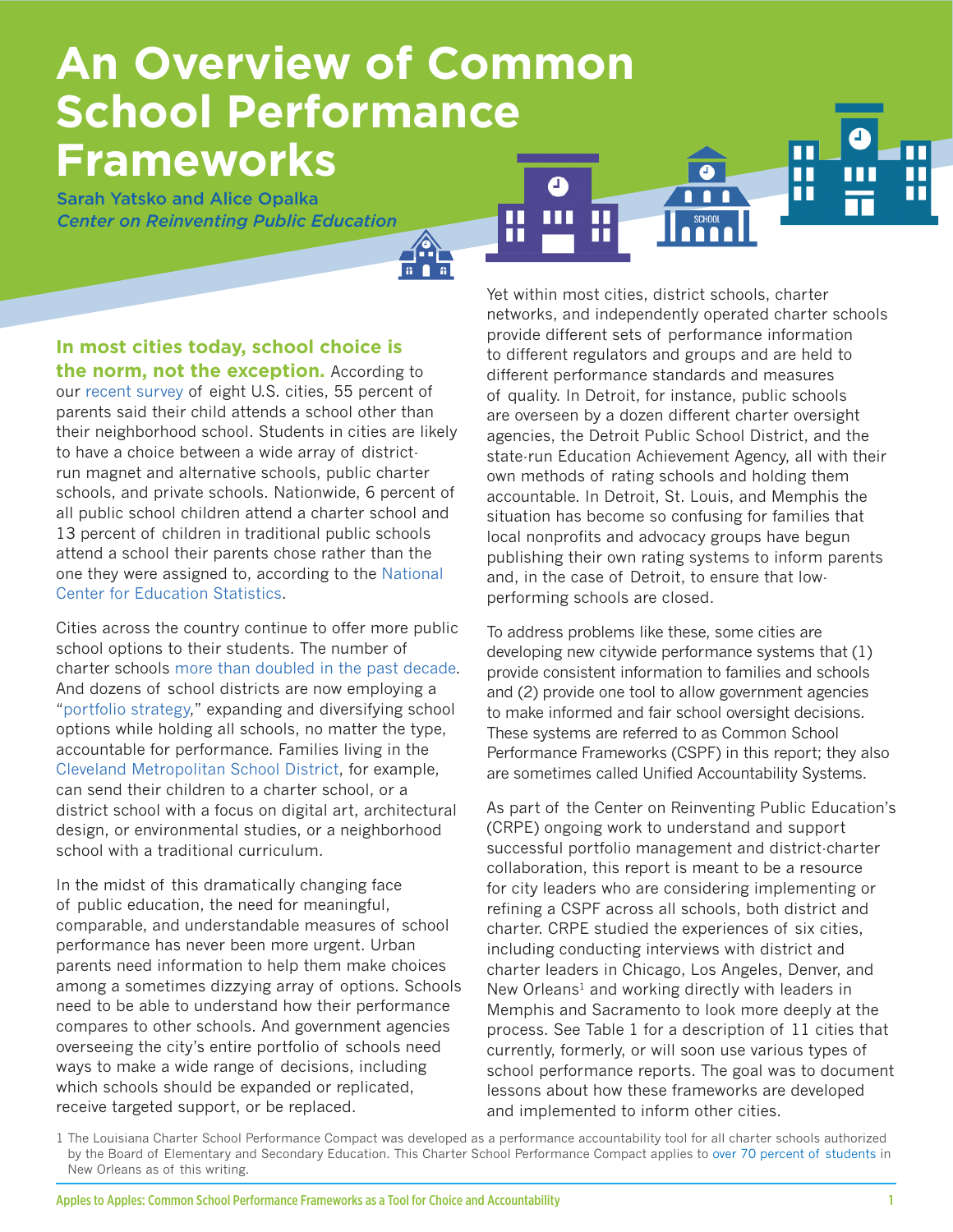To gather the information presented here, CRPE contracted with researchers and practitioners who observed and supported two cities through their efforts to develop CSPFs. This guide includes two important resources:

#### **[Lessons from Chicago: Developing a Common School Performance Framework](http://crpe.org/sites/default/files/cspf-report-case-study.pdf)**

This case study, written by Jessica Sutter of EdPro Consulting, describes Chicago's efforts in developing its School Quality Rating Policy. It is an illustration of one city's approach to a CSPF, including how it overcame common hurdles such as district-charter tensions and data limitations.

#### **[How to Develop a Common School Performance Framework](http://crpe.org/sites/default/files/cspf-report-how-to.pdf)**

Laura Weeldreyer of UPD Consulting and and David Stewart, founder of Tembo, Inc., prepared this practical how-to guide for cities at or just beyond the decision point to develop a CSPF. To prepare this report, Weeldreyer draws on her two decades of work in education, both as a high-level district administrator and as a consultant to districts and state education agencies. She also spent 10 months facilitating the creation of CSPF in a large city and has compiled insights and advice on how to create a framework with input from well-informed key stakeholders using reliable and available data that track progress toward agreed-upon goals. Stewart's contributions include some of the more technical aspects of choosing and defining metrics.

These resources are valuable for any "high-choice" city looking for ways to inform parent choice, government oversight, or strategies for portfolio management of the system of schools. They will deeply inform both the technical and political challenges involved in rethinking school accountability and provide specific guidance on how those challenges can be overcome.

They also provide important ideas and lessons to any city or state that is grappling with how to develop rich accountability measures under the Every Student Succeeds Act (ESSA). They offer essential guidance about which metrics cities commonly consider, including how they prioritize them and what political and technical considerations one should give to them.

## **What Is a Common School Performance Framework?**

**A CSPF is a tool for measuring the performance of an individual school, using a defined set of metrics that is common to schools across different agencies or governing bodies.** CSPFs are shared between district-run schools, charter schools, contracted public schools, and charter networks within the same city or geographic area. The goal is to enable comparisons across and between all public schools in the area, regardless of who runs them.

CSPFs are specific to a region (typically a city), as opposed to a state school rating or accountability system. They allow a city to set their own priorities for how school quality is defined and measured that go beyond any state definitions or tests, and while state rating systems usually rely solely upon standard testing data, CSPFs commonly incorporate multiple metrics, including non-academic measures such as school climate.

Cities often provide families with common data to inform school choice and to provide transparency (for example, information in the Washington, D.C., [Equity](http://osse.dc.gov/equity-reports)  [Reports\)](http://osse.dc.gov/equity-reports). A CSPF goes further, providing an evaluative rating that is easy for parents and community members to digest. One important goal, although rarely achieved, is to ensure there are common

consequences where schools in the same ratings categories get the same treatment across sectors. For example, when any public school, district or charter, falls below an agreed upon performance standard, it is provided with support or intervention services, or it is replaced with a school that has been consistently rated as high performing and is ready to expand.

Despite these common goals, cities that have invested in fully developed CSPFs have all taken somewhat different approaches, as shown below.

**The purpose of the tool.** Cities vary to what extent they attach consequences to the CSPF. Some use the data simply to highlight successful schools, place informal pressure on low-performers, and inform parents. Most, however, use the framework to help officials decide:

- $\triangleright$  Which schools to target for additional support, intervention, or closure.
- **E** Whether to allow charter schools to replicate or have access to district facilities.

For cities pursuing a portfolio management strategy, CSPFs are a key component to ensuring continuous improvement and equity across the city. Denver, for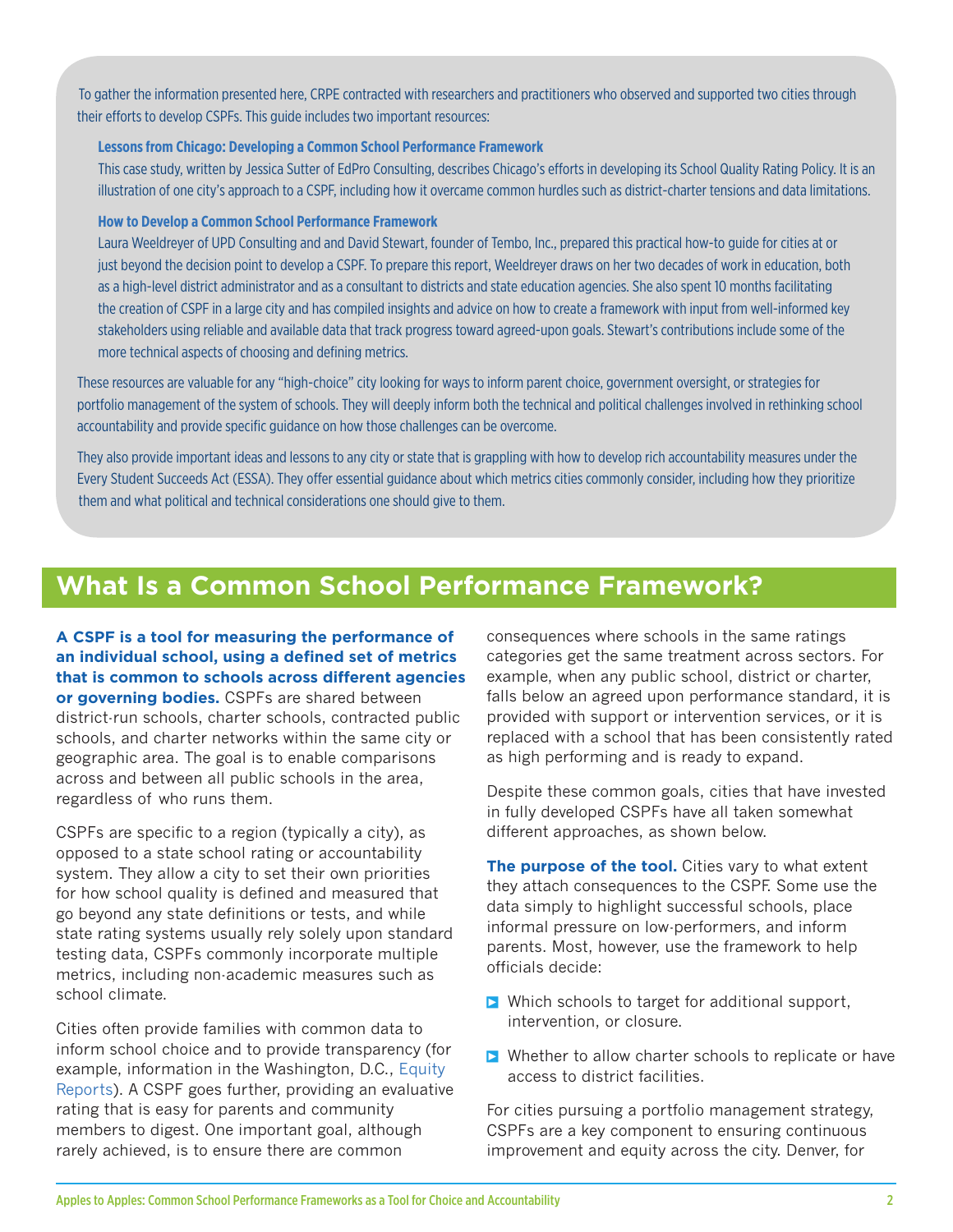example, uses its CSPF to determine where highquality schools are located, which neighborhoods are in need of better options, which schools should be replicated, which schools are in need of intervention or support, and which schools should be closed.

#### **The types of measures included in the tool.**

Standardized test scores are almost always included, but cities differ in whether they emphasize proficiency or growth scores or in how they break scores down by different student populations or sub-groups. Most cities, however, also use other measures of quality, such as Advanced Placement enrollment rates, high school exit exams, and measures of college readiness such as SAT test performance. Beyond academics, cities also have decided to incorporate school climate that can be gleaned through measures including student attendance rates; teacher turnover; teacher, student, and/or parent surveys; or rates of use of discipline, including suspensions and expulsions.

Some cities, such as New Orleans and Los Angeles, intentionally use very few measures of performance to make it clear when schools will face state intervention and to ensure that parents can quickly and easily assess how a school is faring. With a large number of charter schools overseen by the state, the Louisiana Department of Education wanted a common way to measure school performance for all charter schools authorized by Louisiana's Board of Elementary and Secondary Education. Because of the unique nature of the New Orleans school system (a nearly allcharter school system), Louisiana made sure that the autonomy of charter schools was preserved in the process; the state intentionally kept metrics very simple and understandable, and it made sure not to infringe on schools' individual priorities. Denver, on the other hand, uses roughly 80 different metrics to create a comprehensive tool that allows school operators to evaluate performance using multiple measures yet can be streamlined to provide parents with the information they need to choose the best fit for their child.

**The process for gathering stakeholder input and managing the political process.** Every city studied for this report gathered input from school staff and others, but the process differed in each city. In Nashville, an alignment of frameworks across sectors evolved with little fanfare. Charter school authorizers, with the support of the National Association of Charter School Authorizers (NACSA), developed a strong performance framework that they then shared with the Metro-Nashville Public Schools. The district saw it as an improvement on what they had been using and decided to use parts of it themselves. In contrast,

those who led Chicago's CSPF efforts pointed to extensive public engagement, many focus groups, and lots of work to help schools understand and calculate their scores in advance of public release as key to successful implementation. The [case study i](http://crpe.org/sites/default/files/cspf-report-case-study.pdf)ncluded in this report provides more detail on that process. In Baltimore, as the sole charter school authorizer, the district heavily engaged with the charter sector on the development of a performance framework that would be used to make charter renewal decisions. The end result in 2013 was a framework that was aligned, but not identical to the framework the district had simultaneously developed to hold traditional schools accountable. Yet charter school leaders still publically supported the new charter accountability tool, thankful to have provided input during its development.

Sacramento's effort to elicit broad input was easily the most comprehensive example studied, with tens of focus groups with schools and community members and with district officials making dozens of home visits to interview families in the city. The framework's design iterated throughout the process based on evolving feedback. But public engagement alone is not enough. Without the development of a plan for sustained momentum or buy-in from the incoming administration, the framework did not survive a transition of superintendents and other district administrative staff.

Similarly, in Memphis, even after a strong public engagement campaign and months of facilitated meetings between Shelby County Schools and the state's Achievement School District (ASD), the effort to create a CSPF was unsuccessful. Differences emerged over metrics and their weights and how schools, particularly the lowest-performing ones, would ultimately be represented in the framework. The ASD has since adopted their own aligned—although not identical—accountability frameworks and, as of this writing, continue to work through a broader engagement with the district.

The effort in Memphis illustrates how critical it is for those involved to maintain a high level of commitment throughout the development process. Luckily, a local community organization independently developed the [Memphis School Guide](http://memphisschoolguide.org/) for parents, a tool to compare all district and charter schools in the city, after sensing that the CSPF process could be derailed. Though not as robust as a full CSPF given limited publically available data that it draws upon, the Memphis School Guide does fill a gap by providing parents with easy access to public school performance and other information to support parent choice.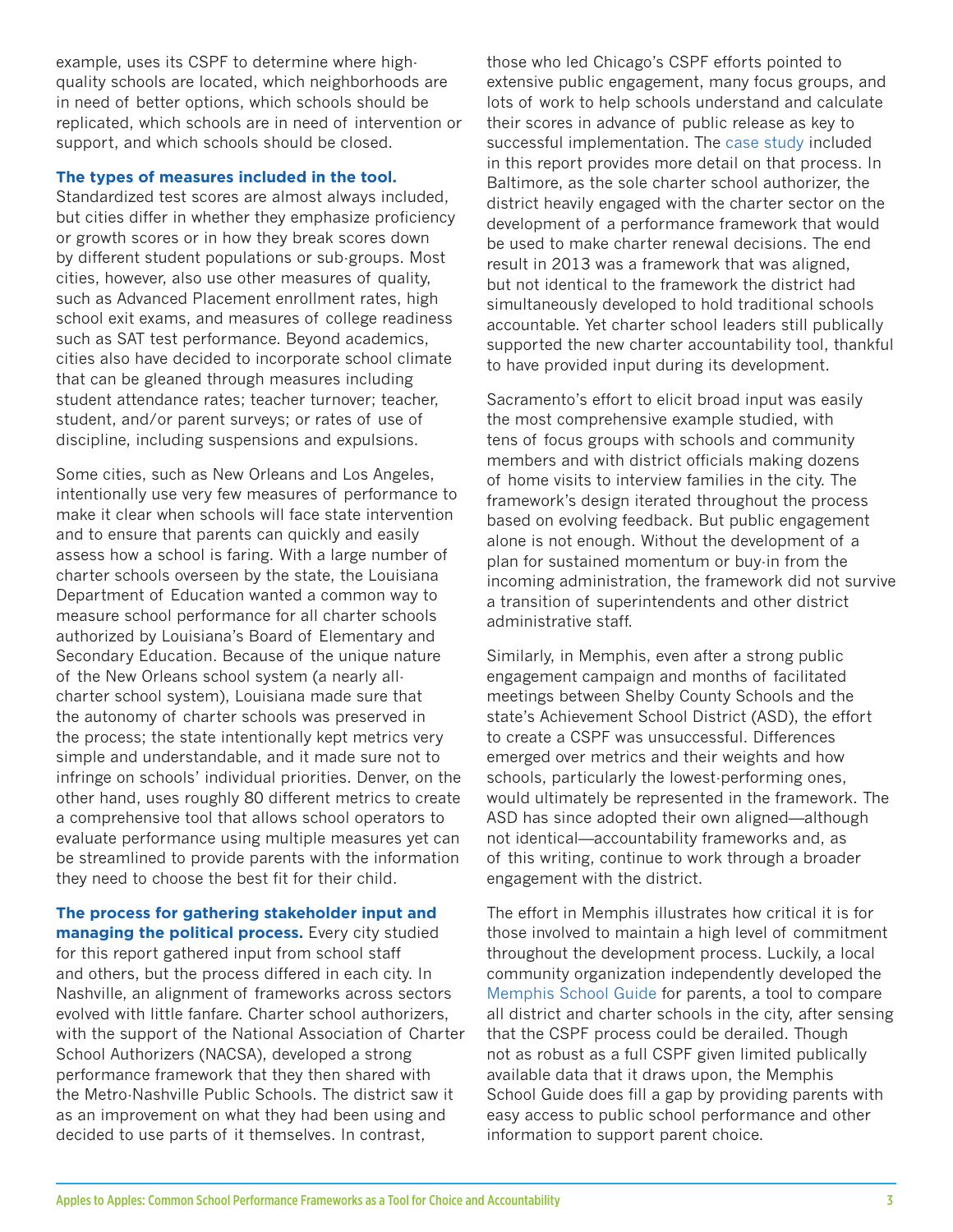**The technical decisions made about how to ensure that the tool is analytically sound and** 

**understandable.** The process by which city leaders develop a performance management tool that will be used for high-stakes decisions such as charter renewal must be able to withstand criticism and challenge. For that reason, many decisions need to be made:

- **Notable 12 What data sources to include?**
- $\triangleright$  How to reconcile different data sources across district and charter systems or how to collect new kinds of data?
- $\triangleright$  How to weight different factors?
- **E** Whether to roll up the different metrics into one summative "rating" or to present independent ratings for specific domains, such as school climate and academic achievement?

Each city studied had different preferences and approaches to these questions. The accompanying [guide](http://crpe.org/sites/default/files/cspf-report-how-to.pdf) goes into depth about the tradeoffs involved in different approaches and examples of approaches used.

## **Avoiding Landmines**

Any time performance data are compiled, presented, and especially when used for high stakes decisions, much can go wrong. Charter school leaders can resist being pulled into a system that they believe will limit their autonomies or that will impose a new set of performance standards that they did not originally agree on. District schools may fear that new consequences will be attached to the framework on top of current expectations. A variety of community leaders, union representatives, and others all may have very strongly held views about the "correct" measures of school quality.

CRPE's research across all six cities offers some critical high-level lessons for avoiding landmines and making sure CSPFs can be effective long-term tools for school improvement throughout a city.

**1. Carefully tend to politics and engagement to build long-term sustainability.** A CSPF can be rushed in implementation or forced on schools through dictates, (i.e., a district charter authorizer can unilaterally develop and enforce a CSPF) but there may be a significant price to pay in political backlash or simply a lack of commitment when those who pushed the idea move out of the city.

Those implementing a CSPF should pay close attention to the political context in their city and consider which individuals and organizations need to be involved in the process to improve the metrics and to ensure that there is a long-term commitment to its use. Having firm commitment from the superintendent and key charter leaders is essential and should be cultivated and managed appropriately.

Chicago CSPF leaders did extensive outreach throughout the city and across different types of schools. They sought general consensus on the goals and metrics, especially among school leaders. Thanks to this extensive engagement during all aspects of the process, implementation of the CSPF was smooth.

No one set of performance measures can address the specific needs or interests of every group, however. Both Chicago and Louisiana leaders made it clear that despite an extensive engagement process, it would be impossible to accommodate the preferences of every stakeholder.

As the accompanying [Chicago case study](http://crpe.org/sites/default/files/cspf-report-case-study.pdf) notes, it's wise to check in early with the people who have the ability to kill the effort to create a CSPF, know who is steadfastly in your corner, focus especially on the political system and its players, and know your base. It is impossible to engage too much given how much these schools have on the line.

#### **2. Be realistic about the outcomes and metrics of**

**the CSPF.** The process of developing a CSPF can easily take on a life of its own, resulting in a tool that attempts to be everything to everyone or that tries to provide data for every possible question. For that reason, clarity on the goals of the CSPF is critical to success. The risk of extensive engagement is that the tool becomes watered down, rendering it useless. It takes strong leadership to keep the process focused for a strong end result. Some cities did this by getting community input on a strawman tool, others took community feedback and developed a tool that would meet basic community concerns. Both resulted in solid tools because the purpose was clear.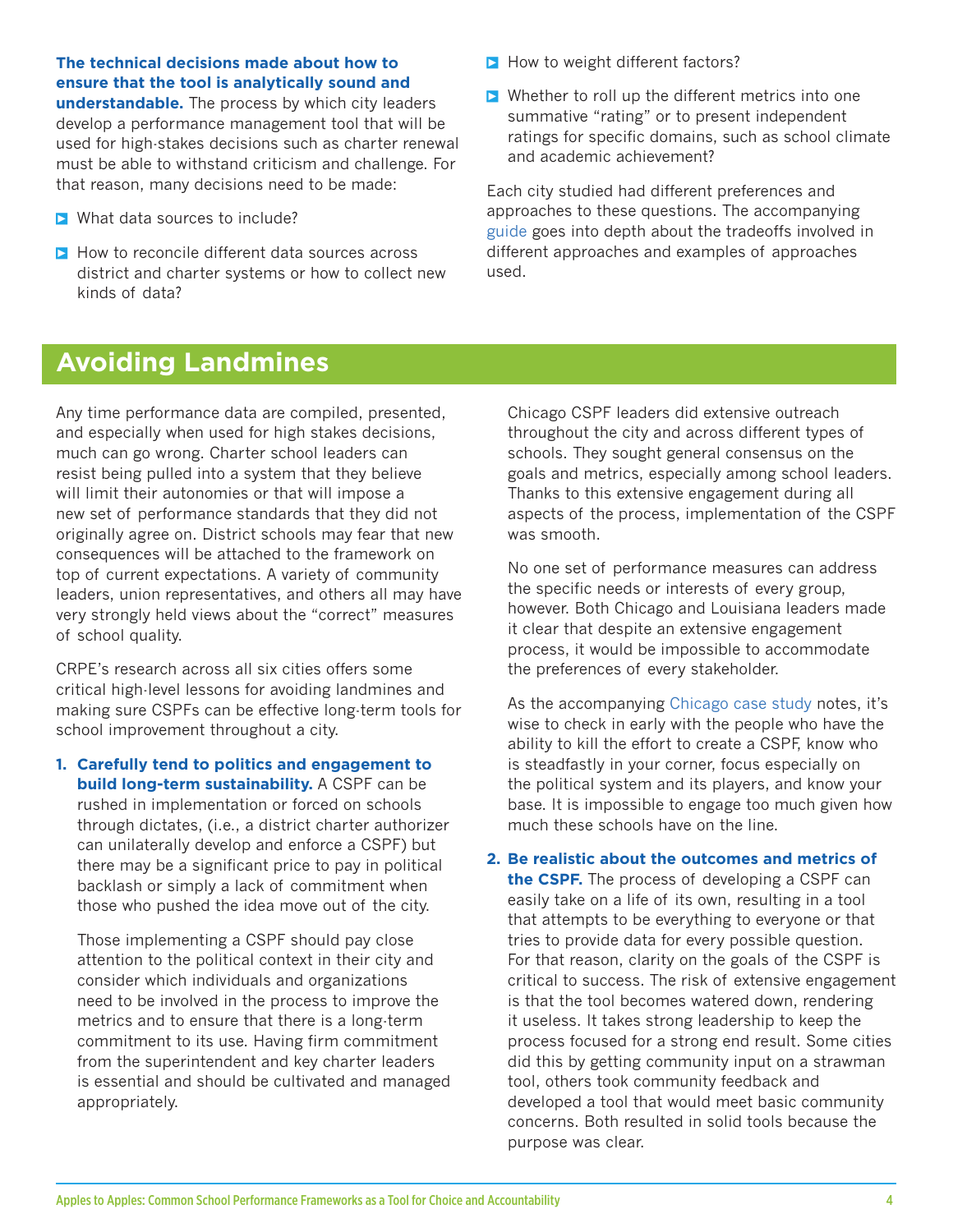Just as important, the metrics used in the CSPF must be realistic. It must be feasible to collect the data, both technically and politically. Los Angeles and Louisiana leaders found that simple metrics are easier to agree on and require little to no policy changes. Leaders in both places saw the CSPF as an opportunity to make a coherent story out of the extensive data that are already collected, rather than finding ways to collect new data. At any cost, be sure that school staff believe in the core assessment data. That will make or break efforts to implement a CSPF.

**3. Be purposeful and focused.** Throughout the process, it is important for leaders of the process to communicate clearly how the framework will be used and what outcomes are expected. This helps reduce arguments and uncertainty. Transparency and effective communication about how the community's values and priorities are being conveyed through the CSPF will support use and gain broader buy-in.

#### **4. Be thoughtful and gradual on implementation.**

Give schools time to adjust to the new system and develop respect for it. A CSPF is useless if it is not used for decision making, but decisions will not be politically sustainable if the framework is not seen as valid, reliable, and sensible. Some cities gave schools their data ahead of time so schools could see how they would rank or compare in the new system. Others allowed charter schools to opt in rather than being forced to take part in the new system. Still others offered a year of "safe harbor" before the new rankings took effect. Across all of these examples, time spent letting schools work with and understand the data was time extremely well spent. The new frameworks in most of these cities were generally viewed as better than the old systems. And because no rating is ever perfect, most cities solicited early feedback and committed to making iterations and improvements over time.

## **Conclusion**

Through CRPE's research, we have found that CSPFs can be an essential tool for informed decision making, accountability, and parent information, but only if developed with diverse and strong buy-in and with a broad understanding of and commitment to how it will be used. The six cities referenced here (and many beyond those included here) shared a need to provide parents with reliable and consistent measures of school quality across all public schools. They also share difficult political tensions and the pernicious problem of how to sustain such efforts amidst leadership turnover and shifting priorities. So this work is not for the faint of heart and it is not a quick fix for either parent information gaps or holding schools to high standards. In places that failed to fully implement the CSPF, the hurdles included changes in district leadership, stakeholder opposition, and poorly conducted community engagement. In those places that have continued to use a CSPF, there is an openness to iteration and a school board that has hired leaders who pledge to prioritize and preserve it.

As cities and states re-think their school accountability measures under ESSA, the observations and suggestions represented here provide direction to mitigate political opposition and build a tool that facilitates choice and is representative of the community's values.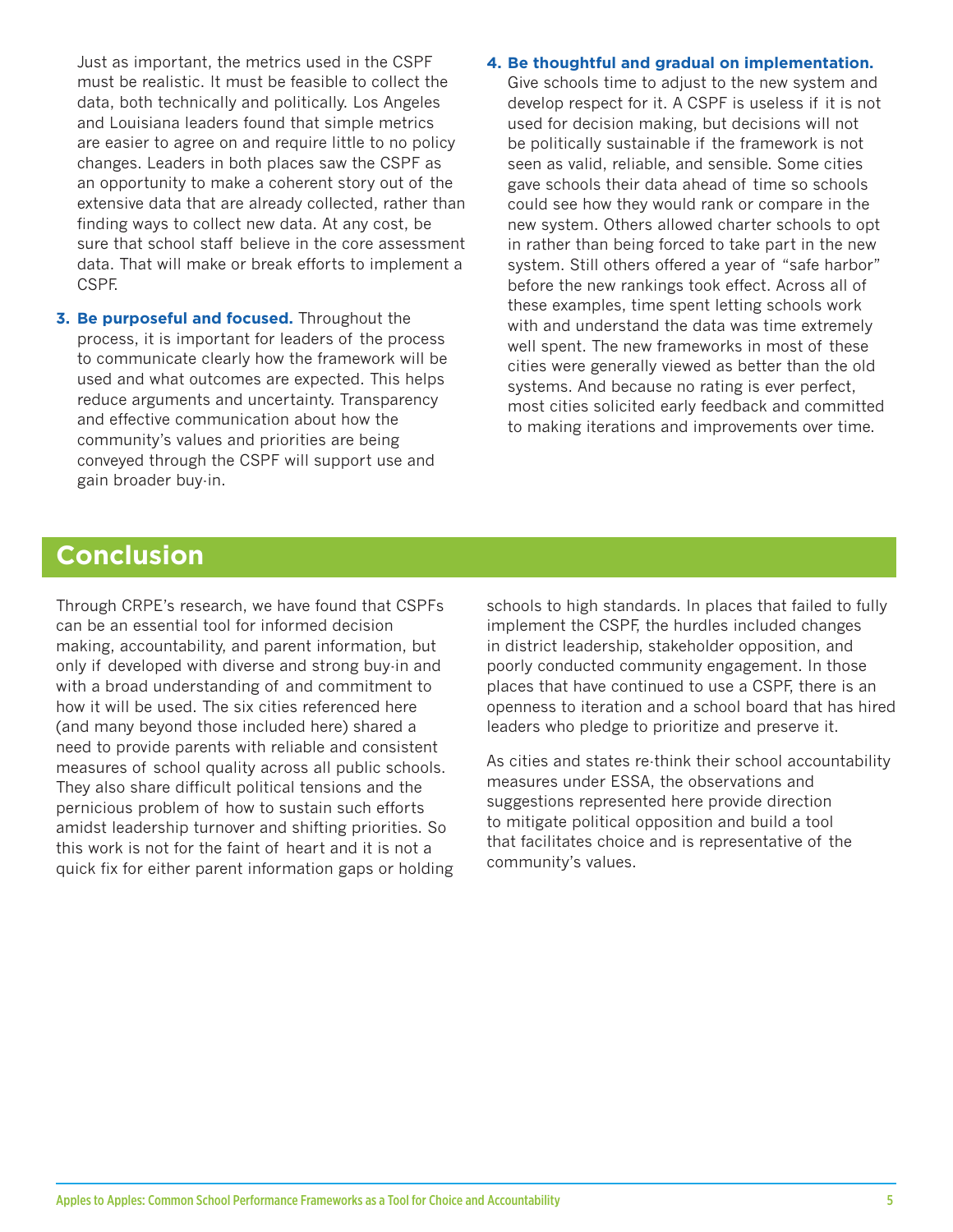### Table 1: Cities or Regions That Are Using, Have Attempted, or Are Developing a CSPF

| <b>Name of Framework</b>                                     | <b>Stage of Development</b>                                                                                                                                                                                                                                                                             | <b>Features and Coverage of</b><br><b>Framework</b>                                                                                                                                                                                                                                                                                                                       | <b>Purpose</b>                                                                                                                                                                                                                       | <b>Contact Information</b>                                                                            |  |  |  |
|--------------------------------------------------------------|---------------------------------------------------------------------------------------------------------------------------------------------------------------------------------------------------------------------------------------------------------------------------------------------------------|---------------------------------------------------------------------------------------------------------------------------------------------------------------------------------------------------------------------------------------------------------------------------------------------------------------------------------------------------------------------------|--------------------------------------------------------------------------------------------------------------------------------------------------------------------------------------------------------------------------------------|-------------------------------------------------------------------------------------------------------|--|--|--|
| <b>CHICAGO</b>                                               |                                                                                                                                                                                                                                                                                                         |                                                                                                                                                                                                                                                                                                                                                                           |                                                                                                                                                                                                                                      |                                                                                                       |  |  |  |
| <b>School Quality Rating</b><br>Policy (SQRP)                | Complete; in use by Office<br>of Accountability since the<br>2013-2014 school year.                                                                                                                                                                                                                     | Developed by Chicago Public<br>Schools. Provides summative ratings<br>for all CPS-run schools and all but<br>one charter school.                                                                                                                                                                                                                                          | Used for 5 purposes: parent<br>information, identification of high-<br>achieving schools, as a goal-setting<br>framework, targeting assistance,<br>guide Board decision making.                                                      | Office of Accountability<br>sqrp@cps.edu                                                              |  |  |  |
| <b>DENVER</b>                                                |                                                                                                                                                                                                                                                                                                         |                                                                                                                                                                                                                                                                                                                                                                           |                                                                                                                                                                                                                                      |                                                                                                       |  |  |  |
| <b>School Performance</b><br>Framework (SPF)                 | Complete; in use since<br>2008.                                                                                                                                                                                                                                                                         | Developed by Denver Public<br>Schools, Over 80 metrics used, Rates<br>all DPS-run schools and all charter<br>schools.                                                                                                                                                                                                                                                     | Used for 5 purposes: diagnostic<br>tool, performance transparency,<br>district decision making, basis<br>for accreditation, compensation<br>decisions.                                                                               | SPF, in the Academic and<br>Innovation Office<br>spf@dpsk12.org                                       |  |  |  |
| <b>LOS ANGELES</b>                                           |                                                                                                                                                                                                                                                                                                         |                                                                                                                                                                                                                                                                                                                                                                           |                                                                                                                                                                                                                                      |                                                                                                       |  |  |  |
| <b>School Performance</b><br>Framework (SPF)                 | Complete; in use since Fall<br>2012.                                                                                                                                                                                                                                                                    | Developed by Los Angeles Unified<br>School District (LAUSD) to apply<br>to all LAUSD-run schools, and<br>independent and affiliated charter<br>schools.                                                                                                                                                                                                                   | Developed with the intention of<br>making previously gathered data<br>useful for schools.<br>Used as a tool for school-<br>level decision making, parent<br>information, differentiated<br>oversight of schools, charter<br>renewal. | Division of Intensive<br>Support and Intervention<br><b>SchoolPerformanceFramework</b><br>@lausd.net. |  |  |  |
|                                                              | LOUISIANA STATE DEPARTMENT OF EDUCATION                                                                                                                                                                                                                                                                 |                                                                                                                                                                                                                                                                                                                                                                           |                                                                                                                                                                                                                                      |                                                                                                       |  |  |  |
| <b>Charter School</b><br>Performance<br>Compact (CSPC)       | Complete; in use since the<br>2013-2014 school year.                                                                                                                                                                                                                                                    | The CSPC applies to all charter<br>schools authorized by the Louisiana<br>Board of Elementary and Secondary<br>Education, including most schools in<br>the Recovery School District.                                                                                                                                                                                      | Used as a tool for differentiated<br>oversight of high- and low-<br>performing schools, parent<br>information, growth and renewal<br>decisions.                                                                                      | Louisiana State Dept. of Education<br>(877) 453-2721                                                  |  |  |  |
| <b>MEMPHIS</b>                                               |                                                                                                                                                                                                                                                                                                         |                                                                                                                                                                                                                                                                                                                                                                           |                                                                                                                                                                                                                                      |                                                                                                       |  |  |  |
| Common information<br>system: Memphis<br><b>School Guide</b> | In development; in initial<br>attempts, leaders were<br>not able to create a fully<br>aligned CSPF. Memphis<br>is still working towards a<br>full CSPF.<br>A third-party group<br>independently developed<br>the Memphis School<br>Guide parent information<br>system, which is complete<br>and in use. | Project was a collaborative effort<br>between Shelby County Public<br>Schools and the Achievement<br>School District (ASD). Would have<br>applied to all public schools in the<br>city: traditional, charter, and ASD<br>schools.<br>Memphis School Guide was<br>developed by a parent group and<br>encompasses all Memphis public<br>schools, both district and charter. | CSPF was intended to be a<br>consistent way to measure school<br>quality.<br>The Memphis School Guide is a<br>parent information system, to<br>support school choice.                                                                | Memphis School Guide<br>hello@<br>memphisschoolguide.org                                              |  |  |  |
| <b>SACRAMENTO</b>                                            |                                                                                                                                                                                                                                                                                                         |                                                                                                                                                                                                                                                                                                                                                                           |                                                                                                                                                                                                                                      |                                                                                                       |  |  |  |
| Guide to Success                                             | Incomplete; project<br>was abandoned after<br>leadership transition.                                                                                                                                                                                                                                    | N/A                                                                                                                                                                                                                                                                                                                                                                       | Intended to be used as an<br>accountability tool.                                                                                                                                                                                    | N/A                                                                                                   |  |  |  |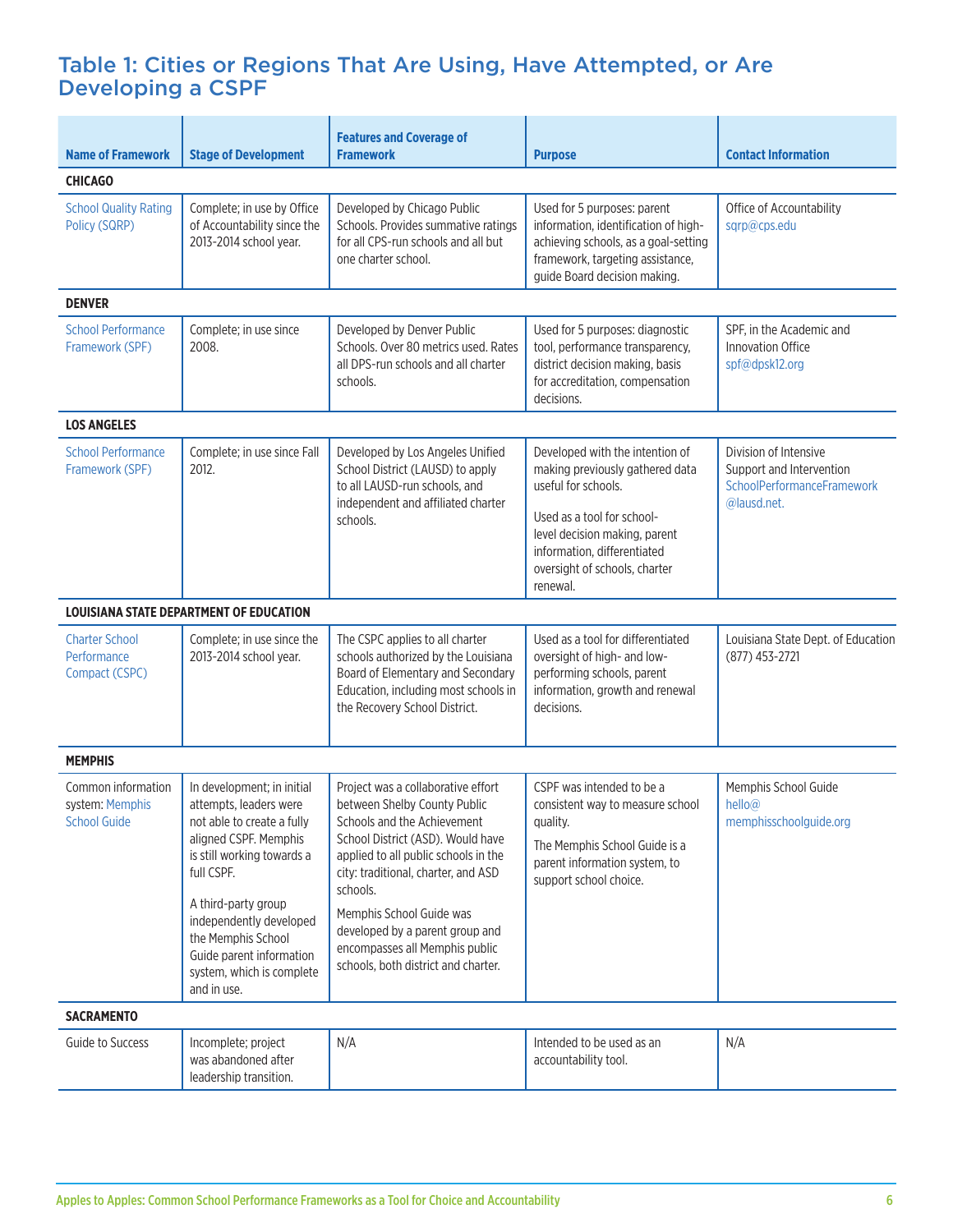| <b>Name of Framework</b>                                                                                           | <b>Stage of Development</b>                                                                                                                                                                                                       | <b>Features and Coverage of</b><br><b>Framework</b>                                                                                                                                                                                             | <b>Purpose</b>                                                                                                                                                      | <b>Contact Information</b>                                        |  |  |
|--------------------------------------------------------------------------------------------------------------------|-----------------------------------------------------------------------------------------------------------------------------------------------------------------------------------------------------------------------------------|-------------------------------------------------------------------------------------------------------------------------------------------------------------------------------------------------------------------------------------------------|---------------------------------------------------------------------------------------------------------------------------------------------------------------------|-------------------------------------------------------------------|--|--|
| <b>BALTIMORE*</b>                                                                                                  |                                                                                                                                                                                                                                   |                                                                                                                                                                                                                                                 |                                                                                                                                                                     |                                                                   |  |  |
| Two systems:<br>One for charter<br>schools (School<br><b>Effectiveness</b><br>Review), one for<br>district schools | Both frameworks are<br>complete, and recently<br>adopted.                                                                                                                                                                         | Baltimore City Public Schools houses<br>the frameworks in the Office of<br>Achievement and Accountability.<br>The frameworks used for district and<br>charter schools are closely aligned.                                                      | School Effectiveness Review is<br>an aspect of all Baltimore charter<br>schools' renewal process, and is a<br>tool for differentiated oversight for<br>all schools. | Achievement and Accountability<br>Office<br>(443) 984-2000        |  |  |
| <b>CLEVELAND*</b>                                                                                                  |                                                                                                                                                                                                                                   |                                                                                                                                                                                                                                                 |                                                                                                                                                                     |                                                                   |  |  |
| <b>School Quality Guide</b>                                                                                        | Development of common<br>school profiles are<br>complete, which include<br>common academic<br>metrics. First reports were<br>in 2013.                                                                                             | The Cleveland Transformation<br>Alliance, a public-private<br>partnership, developed the School<br>Quality Guide. The profiles are<br>created for all Cleveland district<br>schools and most charter schools.                                   | The School Quality Guide is<br>primarily a tool for parent and<br>community information.                                                                            | <b>Cleveland Transformation Alliance</b><br>(216) 592-2425        |  |  |
| <b>WASHINGTON, D.C.*</b>                                                                                           |                                                                                                                                                                                                                                   |                                                                                                                                                                                                                                                 |                                                                                                                                                                     |                                                                   |  |  |
| Common information<br>through the D.C.<br><b>Equity Reports</b><br>and the Learn D.C.<br>website                   | No common school ratings<br>across district and charter<br>schools, but the Equity<br>Reports are complete and<br>have been in use since the<br>2012-2013 school year.                                                            | Developed collaboratively<br>between the Office of the State<br>Superintendent of Education, the<br>DC Public Charter School Board, and<br>the Deputy Mayor for Education.<br>Reports are created for all D.C.<br>district and charter schools. | The Equity Reports are used<br>primarily for parent and community<br>information.                                                                                   | Office of the State Superintendent<br>of Education<br>osse@dc.gov |  |  |
| <b>NASHVILLE*</b>                                                                                                  |                                                                                                                                                                                                                                   |                                                                                                                                                                                                                                                 |                                                                                                                                                                     |                                                                   |  |  |
| Two systems:<br>district (Academic<br>Performance<br>Framework) and<br>charter                                     | Both frameworks are<br>complete. The Academic<br>Performance Framework<br>(APF) was adopted in<br>2013.                                                                                                                           | The APF was developed by Metro<br>Nashville Public Schools (MNPS) and<br>is applied to all MNPS-run schools.<br>MNPS has an aligned framework<br>used to evaluate charter schools.                                                              | The APF is used as a tool for<br>differentiated oversight of schools<br>and support to schools as well as<br>parent and community information.                      | Metro Nashville Public Schools<br>FamilyInfo@mnps.org             |  |  |
| <b>TULSA*</b>                                                                                                      |                                                                                                                                                                                                                                   |                                                                                                                                                                                                                                                 |                                                                                                                                                                     |                                                                   |  |  |
| Tulsa Value-Added<br><b>Reports</b>                                                                                | No common framework,<br>but the district has worked<br>with district-authorized<br>charter schools to develop<br>a framework for charter<br>schools. Value-Added<br>Reports are used for<br>both district and charter<br>schools. | Value-added school reports,<br>developed by Tulsa Public Schools<br>(TPS), are created for all district<br>schools and district-authorized<br>charter schools. There is interest<br>in a CSPF, but it is not yet in<br>development.             | Value-added reports are used for<br>informing district decision making,<br>identifying best practices and low-<br>performance.                                      | Tulsa Public Schools<br>valueadded@<br>tulsaschools.org           |  |  |

\*These cities were not part of CRPE's in-depth CSPF research.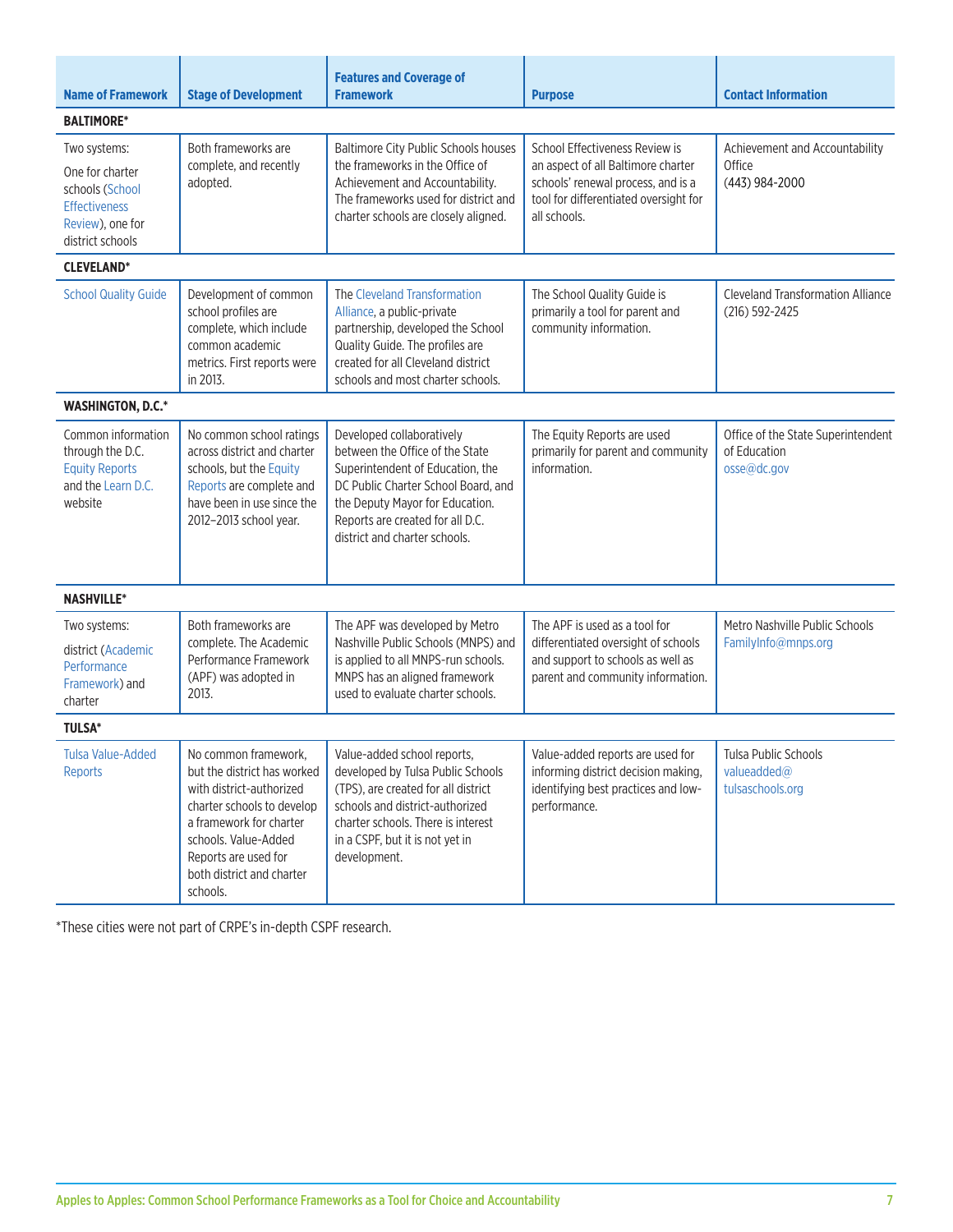## **Lessons From Chicago: Developing a Common School Performance Framework**

Jessica Sutter *EdPro Consulting*

In 2013, Chicago Public Schools (CPS) created the School Quality Rating Policy (SQRP), a system in which all schools—neighborhood schools, magnet schools, charter schools, selective enrollment schools, and special option schools—receive a rating based on a standard set of metrics. Schools were given scores and ratings (levels 1 through 5) for the first time at the end of the 2013–14 school year.

The SQRP was designed with several different goals in mind. CPS wanted a framework that would recognize high-achieving and high-growth schools and help identify schools in need of targeted or intensive support for improvement. This SQRP also would need to work as a framework for schools to set goals and for the school board to use in their decision-making around school actions, such as turnarounds or closures. Finally, the tool would need to communicate to parents and the public about academic success for individual schools and for the district as a whole.

The school board adopted the SQRP as the tool for assessing performance and rating schools according to Illinois School Code. All charter schools authorized by CPS have accountability provisions in their contract, and the school board has decided to use the SQRP as the accountability system for charter schools. Thus, the school board is responsible for approving the SQRP as the accountability system and the CPS CEO is responsible for its implementation.<sup>1</sup>

With an understanding that engagement and political support would be critical to its success, according to sources from CPS, the process for developing the

SQRP began with many focus group meetings led by the Office of Accountability. The planning team invited anyone interested in discussing the framework to participate; initial discussions included researchers from the University of Chicago Consortium on School Research, education funders, school leaders, internal school district staff, and community partners. While these diverse stakeholders were all part of the planning committee, there was some tension over the group composition. Charter school leaders had a lot at stake in the outcome of the framework, but they had equal standing with other interested parties. While district officials in the Office of Accountability built the final framework, input from this initial planning group directly informed many aspects of the SQRP.

While CPS expected to use the SQRP as the performance accountability tool with charter schools going forward, existing charter schools had the option of amending their contract language to embed this tool. At the outset, 80 percent of the existing 131 charter schools signed on to have the SQRP function as their performance accountability system, and by the beginning of implementation, all but one school had adopted the SQRP. One CPS staff member noted that this high level of voluntary participation and active engagement by charter schools "made it so we couldn't get lazy" with the development process. The single Chicago charter school that did not adopt the new system has had the same accountability system in their charter contract for 13 years and does not want to change. This has led to, as one official noted, a "100 percent single accountability system—minus 1."

<sup>1</sup> The Illinois School Code requires the CEO of CPS to monitor the performance of all schools using a criteria and rating system to identify schools struggling with achievement in reading and math, attendance, or graduation rates, as well as schools failing to implement required programming or improvement plans. Charter schools are exempt from this provision of the school code.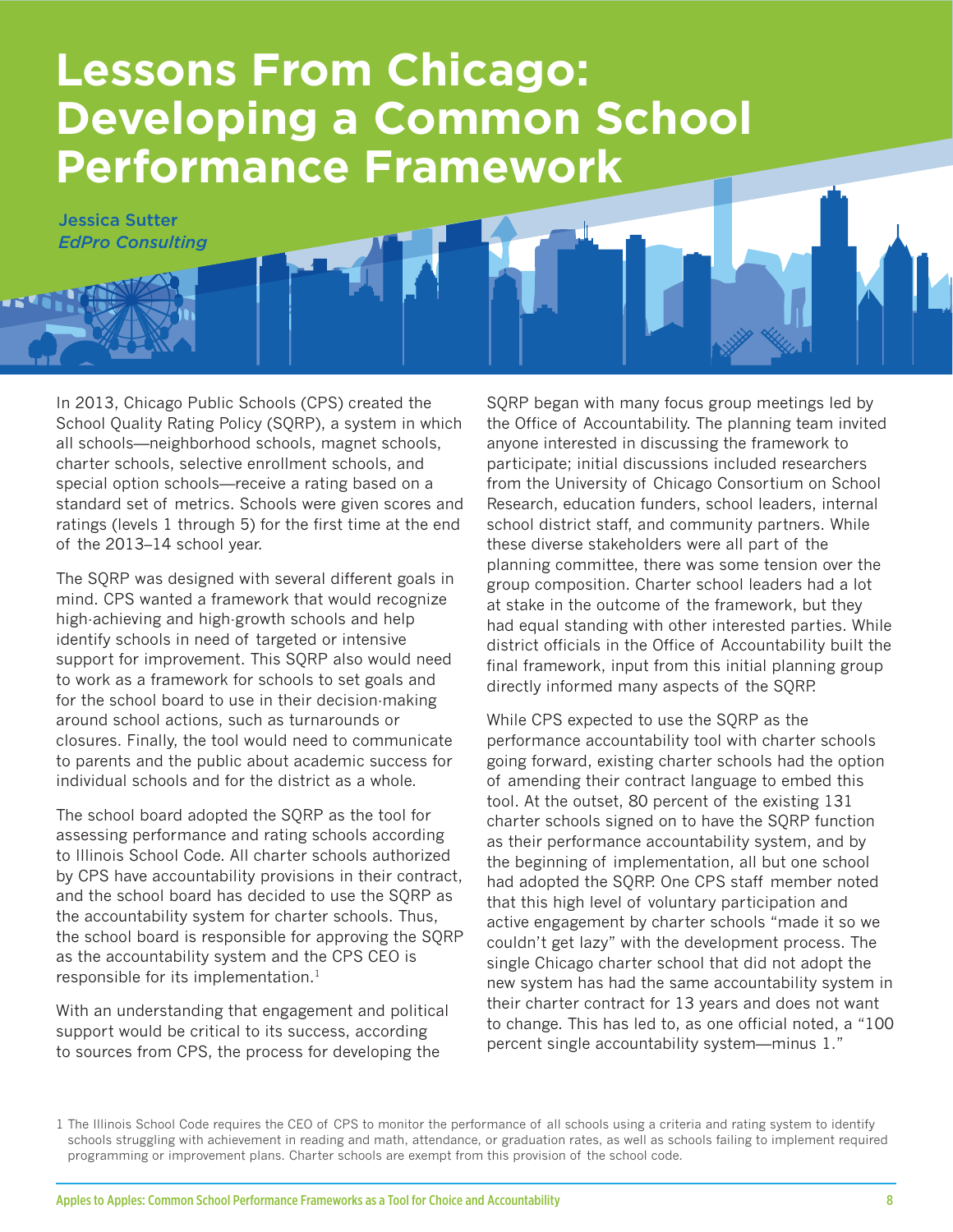While the development of the SQRP was relatively smooth, the Office of Accountability still had to negotiate a variety of important decisions with input from the stakeholder focus groups.

**Outcomes vs. inputs:** Focus groups negotiated whether all of the SQRP metrics should reflect academic "outcomes," or whether some should reflect measurements of school climate or other "inputs" for school quality. The Office of Accountability decided, with stakeholder support, to heavily weight outcomes and include some inputs for "color and context." While academics were much more heavily weighted, these inputs also could influence a school's final score and rating category.

**Proficiency vs. growth:** The groups also considered how achievement proficiency and growth should be treated and whether one should be weighted more heavily than another.

**Customized metrics for upper grades:** When focus groups considered a high school-specific measure of "college persistence," they had pushback from high school faculty who felt it would be unfair to hold them accountable for results after students left. They challenged, "Will you hold K–8 schools accountable for high school persistence?" This discussion lead to a broader conversation of the validity of college enrollment data, sourced from the [National Student](http://www.studentclearinghouse.org/)  [Clearinghouse.](http://www.studentclearinghouse.org/) As one district official noted, these validity questions become key when schools are "scratching and clawing for 0.1 of a point" on an evaluation system.

As of the 2015–16 school year, the SQRP has been in use for two years, and school district staff say that the tool has done exactly what they hoped it would do. In the years prior to implementing the SQRP, CPS had used several different accountability systems. The most recent system was a three-tier rating scale that placed 50 percent of schools in Level 3, the lowest tier. According to CPS staff, this scoring distribution undermined the accountability system because it did not differentiate enough between challenged schools. Additionally, since the prior system was designed for traditional public schools but was used for oversight of charter schools and alternative schools, CPS had to add other specific metrics that were more appropriate to the needs of such schools. For decision making about charter school renewals and closures, CPS used a "comparison school metric." This led to complex explanations of the metric and feelings from charter schools that the district was intentionally making the process opaque. Alternative schools also required a new metric to accommodate for limitations of the

traditional assessment metric. The Prairie State Assessment (a standardized test taken by all Illinois high school juniors, administered until 2014) assumed that all students were attending the assessment school for a full year; yet most alternative schools served students for only a portion of a school year. A metric designed to address this issue only made things more complex, undermining efforts by CPS to promote transparency of data and decision making for schools.

The school district and schools themselves are the primary audiences for the SQRP, with the community and parents as a secondary audience. In the first year of implementation, CPS announced SQRP ratings in October 2014 for the 2013–14 school year; this process is repeated annually. The school district cited "a few very smart things" the Office of Accountability did to make sure that the first year of implementation was successful:

- $\triangleright$  It worked proactively to make the development of the SQRP a very public process and to generate buyin from charter schools and education stakeholders.
- $\triangleright$  It made sure that schools were not surprised by their scores on the SQRP at the public release. All schools received "calculators" to allow them to prepare their scores on their own and figure out where they would be according to the system.

Additionally, the Office of Accountability now provides schools with a preliminary roster for each metric during the summer, with the opportunity to review and provide feedback before official scores come out. This not only helps schools understand how they are being scored, but catches any problems with data or evaluation. While this process does slow down the release of the ratings, one official said, "It is worth it to ensure accuracy." Said another district official, "Three years ago, people wanted my head on a platter; now, they're calling me six months ahead of time to say, 'I think we may have a school on the warning list.'"

After the first year of implementation, district staff report that "to a person, for all schools, the SQRP is a better evaluation system" for several reasons. Schools believed the assessments and metrics included in the SQRP were an improvement over the prior evaluation tool. The five-tier system allows for greater specificity in categorizing schools and avoids grouping all lowperforming schools into one tier. However, there are still kinks to be worked out as CPS and schools move forward with the system. For the schools that adopted the system, there are still adjustments. Officials noted that some charter schools were confused over scores generated by the calculators. One result of this is that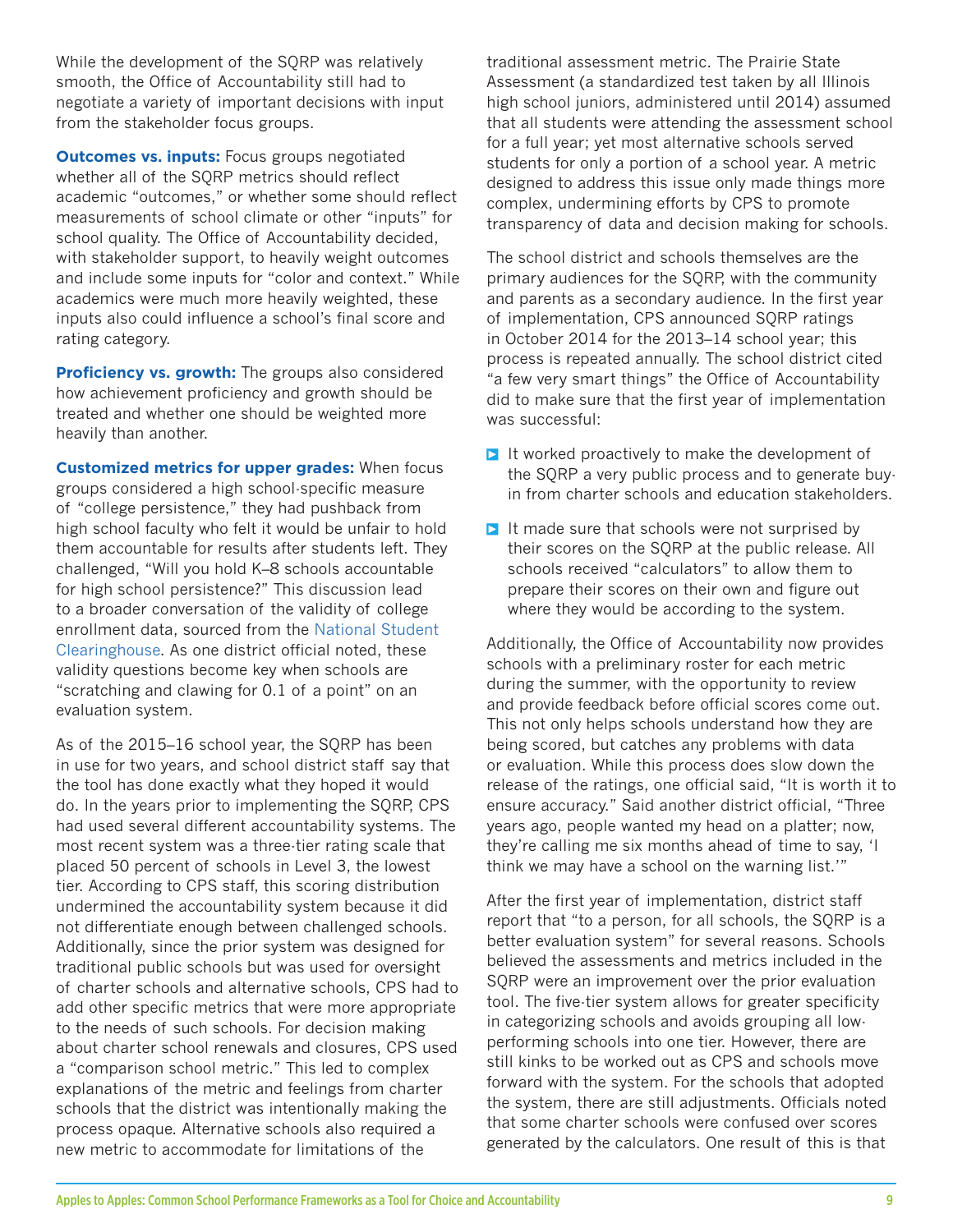many schools are now working to better understand the NWEA MAP assessment (Northwest Evaluation Assessment Measures of Academic Progress test), which is the primary test used for assessment, and the growth metrics used in the SQRP. School district officials say that while they think the schools will need time to adjust to all the aspects of the new system, they are confident that the system will continue to be implemented.

CPS staff offer the following "pearls of wisdom" for other cities interested in pursuing a common school performance framework:

**E** Check in early with the people who have the **ability to kill the effort to create a CSPF.** Know your base and seek out people who are steadfastly in your corner. Focus especially on the political system in your city and its players.

**S** Get the assessment metrics right. "Do you have an assessment everyone believes in? If not—get that first and get people comfortable with it. That's the ballgame."

**Involve lots of people so that they can see the evolution of the system and the process.** Use strawman after strawman to demonstrate the system and its possible results. It is impossible to engage too much given how much schools have on the line with an evaluation system.

**Be aware of the big risk of losing the forest for the trees.** A strong system design can start to get watered down when trying to address the concerns of individual schools. Find a balance when engaging stakeholders.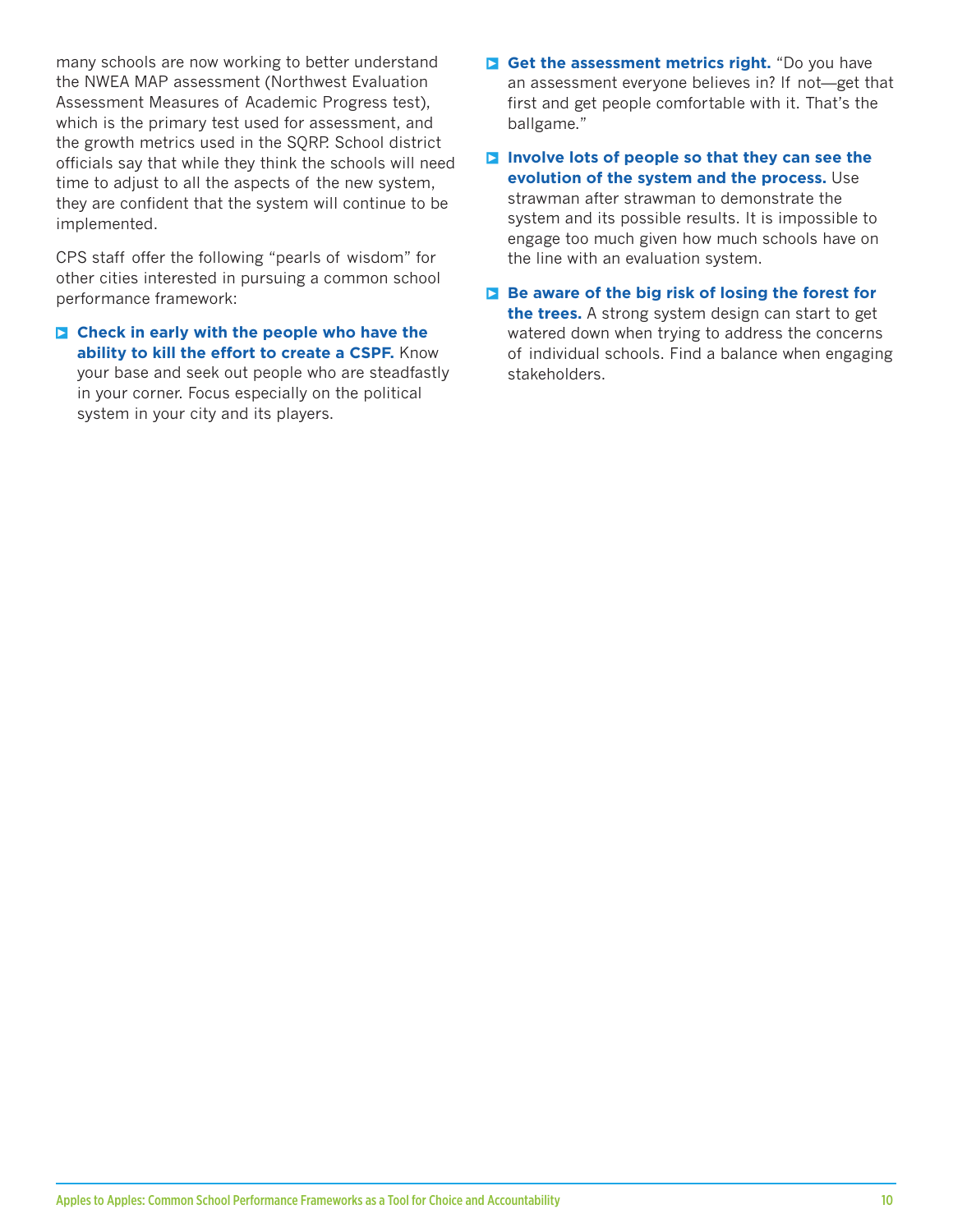# **How to Develop a Common School Performance Framework**

Laura Weeldreyer, *UPD Consulting* David Stewart, *Tembo, Inc.*



#### **A Common School Performance Framework (CSPF)**

is a systematic way of measuring and scoring school quality and effectiveness based on values and needs specific to a district or city's school system. The framework is built from district goals and expectations and is developed for a specific purpose and audience. Many CSPFs allow for districtwide or peer school comparisons. Districts may use a CSPF to manage schools, allocate resources and support, inform parents and families about school enrollment choices, and/or as the basis for charter renewal decisions. Strong examples of common school performance

frameworks exist around the country, including in Denver, Chicago, and Louisiana.

Who would be interested in a CSPF and why? The key to this question lies within the name: "common." A CSPF is a framework that spans multiple governing bodies, such as a school district and charter schools that are authorized by the same district or are located within the same geographic setting. Multiple agencies must collaborate to design a CSPF to include schools that have previously followed different standards of accountability.

❺ [Plan for](#page-21-0)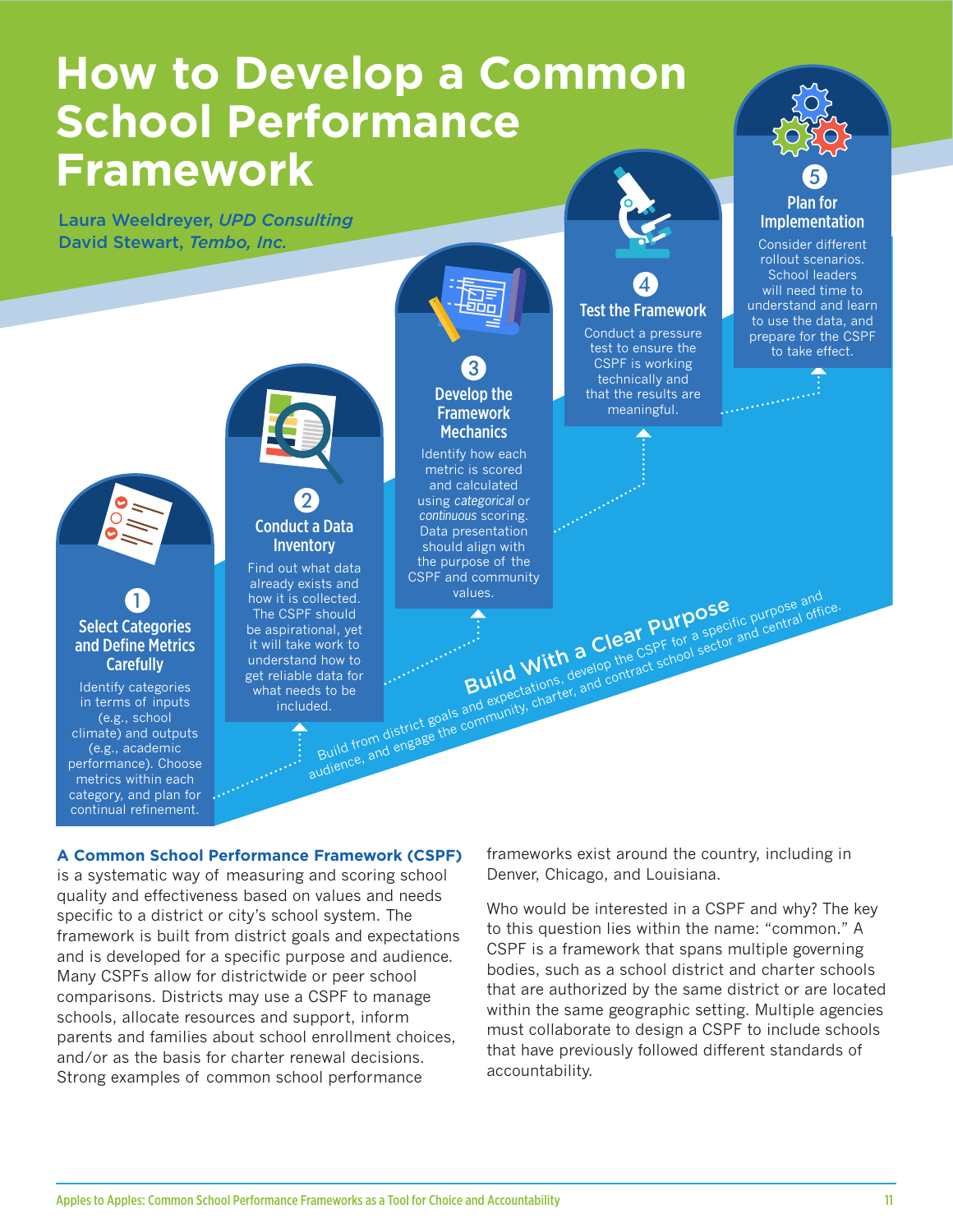## **Build With a Clear Purpose**

Before a city engages in any of the processes related to developing a CSPF, it should think carefully about the purpose. Any city that seeks to do this work must be able to answer questions about the purpose and use of a CSPF:

- $\triangleright$  What do we need a CSPF to answer for us that we cannot answer now?
- $\triangleright$  What will the CSPF be used to do? By whom?
	- How will the CSPF be used once it is developed for accountability, charter renewal or expansion decisions, and/or to help parents make informed choices?
	- Should the CSPF differentiate for schools in turnaround?
- $\triangleright$  Who is the intended consumer of the information and ratings produced by a CSPF?
- $\triangleright$  Who must have buy-in for this tool to be effective at driving the change we envision?
- $\blacksquare$  How will local values and context be incorporated into a CSPF? What will it communicate about our district as a process and a reporting mechanism?
- $\triangleright$  How can the CSPF function to satisfy state or federal accountability requirements as established through the Every Student Succeeds Act?

The answers vary greatly across cities, and they will shape everything from what metrics are considered to who is involved in the process of developing the CSPF, how the final format is designed and how the results get shared; choosing quality metrics is only one of the key elements.

Once a clear purpose has been defined, developers should consider how developing a CSPF can be integrated and aligned into processes, timelines, policies, and structures that already exist in their city.

- $\triangleright$  Is the CSPF replacing a tool that did not work as well or was outdated?
- $\triangleright$  Is the CSPF something new that will require a lot of implementation work?
- $\triangleright$  Does the city or district have strategic goals that can be incorporated into the CSPF, creating a cohesive and aligned plan for schools?

Again, the answers will help guide the process that is used to develop the CSPF.

If, for example, a city wants the CSPF to guide how schools are managed and supported, or to allocate financial resources, it will need to align the CSPF with the budget timeline. If the developers want to use the CSPF to make charter renewal decisions, they need to align the release of the CSPF results with the charter renewal timeline and consider what the language in the charter contracts says about how renewal decisions will be made or what can be used for accountability purposes. If the developers want to use a CSPF to inform parents, then it must be published in time to factor into school choice decisions. Timelines and intended use must go hand in hand.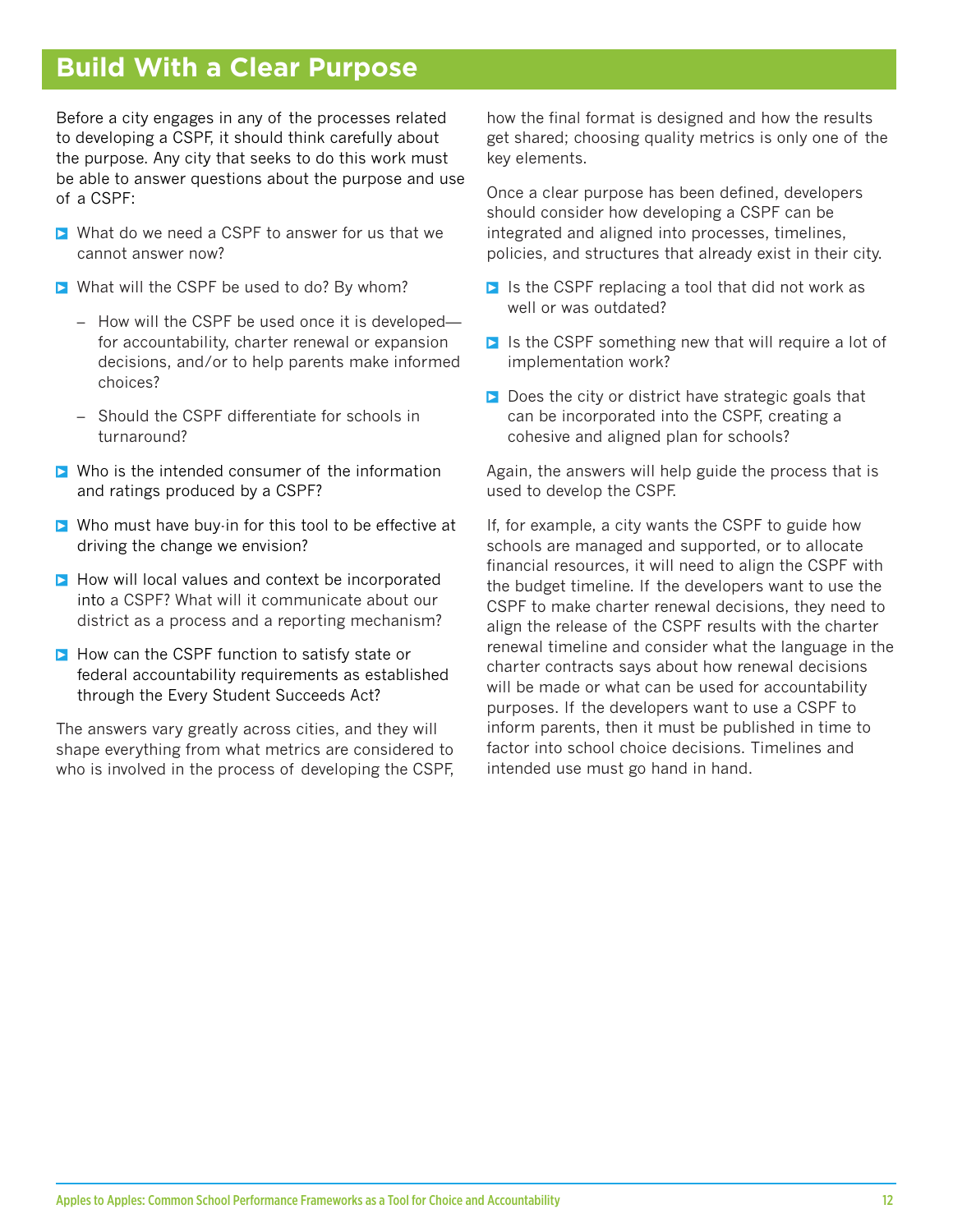## **Framework vs. School Profile**

Most districts have a lot of information about schools that could be very useful (based on the intended purpose) but should not be scored as part of the CSPF. Developers of a CSPF might consider creating two kinds of information in parallel: the school performance framework and a school profile. A *CSPF* is a group of scored metrics that result in some combination of domain and overall ratings. A *school profile* is a collection of critical but unscored information and/or metrics about a school that can be widely shared alongside the rating of a school's performance and quality.

The *CSPF* serves an accountability function:

- $\triangleright$  Defines goals and expectations.
- **>** Allows "apples-to-apples" school comparisons.
- $\triangleright$  Helps district administrators offer support and/ or differentiates the management structures for schools.

The *school profile* serves an informational function:

- $\triangleright$  Provides critical information in one spot.
- $\triangleright$  Offers a snapshot of the school.
- $\triangleright$  Is flexible over time as the school grows or offers new programs.

Undoubtedly, some important information about schools will not get included in the CSPF. If school profiles are simultaneously being built, CSPF developers can consider including that information in the profile.

### **Finding Common Ground in Memphis**

Shelby County Schools (Memphis, TN) wanted to greatly expand its school choice options and provide parents with more information on the performance of all the schools available to them as they navigate the enrollment process. As part of this multi-year effort, Shelby County Schools wanted a tool that could show school quality for all of the schools in its city: traditional public schools, charter schools, and the schools that the state department named as low performing and are now part of the state's Achievement School District. While the Tennessee Department of Education and the Achievement School District already had their own performance frameworks, no system covered all Memphis public schools in a way that conveyed the values of the community. To create a tool that all three groups could agree upon, Shelby County Schools convened a steering committee with representatives from all three groups, as well as community education leaders who were committed to transparency and quality for all children in Memphis, regardless of what kind of school a child attends or who manages it. The CSPF Steering Committee met together for nine months to determine the metrics and the scoring system and to agree upon a conceptual approach to a CSPF. This was a necessary first step before the partners felt comfortable engaging in their own stakeholder engagement processes. Negotiation and collaboration trumped any one party being "right," as the purpose, and indeed the power, of the proposed CSPF was that it would stretch across governance structures to bring common ground to the entire city.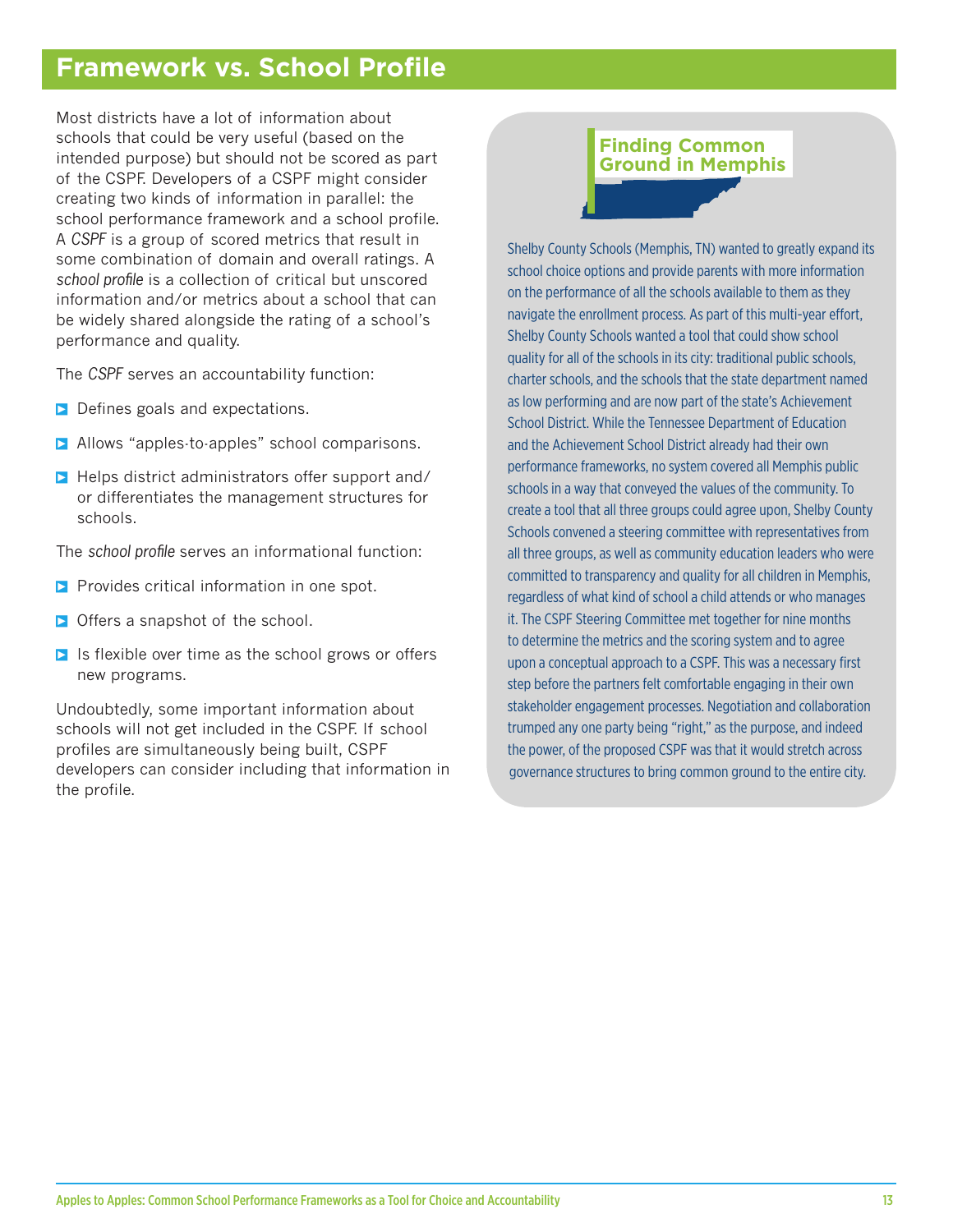<span id="page-15-0"></span>

**METRIC:** A point of data within a general category to be measured. Defined by "business rules" about what exactly is being measured and why, population size to draw from, and what data are included. For example, under the category of "Academic Achievement," a metric might be "PSAT scores," which could be specifically measured as Average Overall PSAT Scores, Percentage of Students Above X in Math, or Percentage of Students with Above X in All Subjects.

**Inputs:** Non-academic metrics, such as school climate.

**Outputs:** Measurements of test scores, academic achievement, or achievement gap closure; what happens as a result of "inputs."

**WEIGHTS:** A way to prioritize different metrics. Particular categories of metrics could count or be "weighted" more heavily than others, depending on the priorities, values, and purpose of the CSPF.

**FLOOR** and **TARGET:** Floor is the minimum level for a metric, the score on a particular metric below which a school will get no points. Target is the exemplar or standard, the score for a metric that will receive the maximum points possible for that category.

**CONTINUOUS** or **CATEGORICAL:** How values/points are scored to the data of each metric. If the value could be any number within a range of data, such as average PSAT score, it is continuous. If data are limited to certain categories, such as yes/no, or points are assigned based on defined ranges, then data are categorical.



## **Step 1: What Will Be Measured?**

The first step in the process of developing a CSPF is defining the categories to include. Most cities include categories for academic performance and academic growth, often referred to as **outputs.** Other commonly used domains include school climate, college and career readiness, equity/achievement gap closure, and student perception, referred to as **inputs.**

Once categories are defined, metrics are chosen within each category. Metrics must be specifically defined, including explicit business rules about what exactly is being measured, a rationale for including a specific metric, N size, what data will populate the metric, and when those data are available. For example, a high school domain of College and Career Readiness could include a metric of PSAT scores. However, PSAT scores could mean *Average Overall PSAT Scores, Percentage of Students Above X in Math, Percentage of Students with Above X in All Subjects,* or something else entirely. Figure 1 lists common categories and metrics.

CSPF developers can open the lens and start with the largest set of possibilities. They should think of everything they want to know about school quality and how they might know it. But they should also revisit the list and make sure each metric connects with the purpose—the "why." The number of metrics included and the weights assigned to each metric should be based, at least in part, on the stated goals of the CSPF. If the primary purpose of the CSPF is to make district school closure and charter renewal decisions, the developers may want to include more metrics than they would if the primary purpose is to help parents select the right school for their child.

Next, developers should comb through the metrics again and consider whether including certain metrics may result in unintended consequences (e.g., *number of suspensions,* which may suppress the reporting of suspensions) or whether the way business rules are defined for a metric may result in unintended consequences (e.g., *Advanced Placement (AP) pass rates,* which may discourage schools from having students sit for the AP exam unless they think the students will pass, vs. *AP pass rates of all 12th graders,* which actually encourages AP participation). Make sure the metrics and business rules are incentivizing the right kinds of behaviors in schools and are communicating the values that stakeholders feel represent their community.

A solid list of metrics will demand continued refinement with stakeholder input and the school district's value for specific metrics in decision making in, for example, how seriously a metric will be considered for the kinds of decisions the CSPF is intended to inform, as well as any political or community ramifications.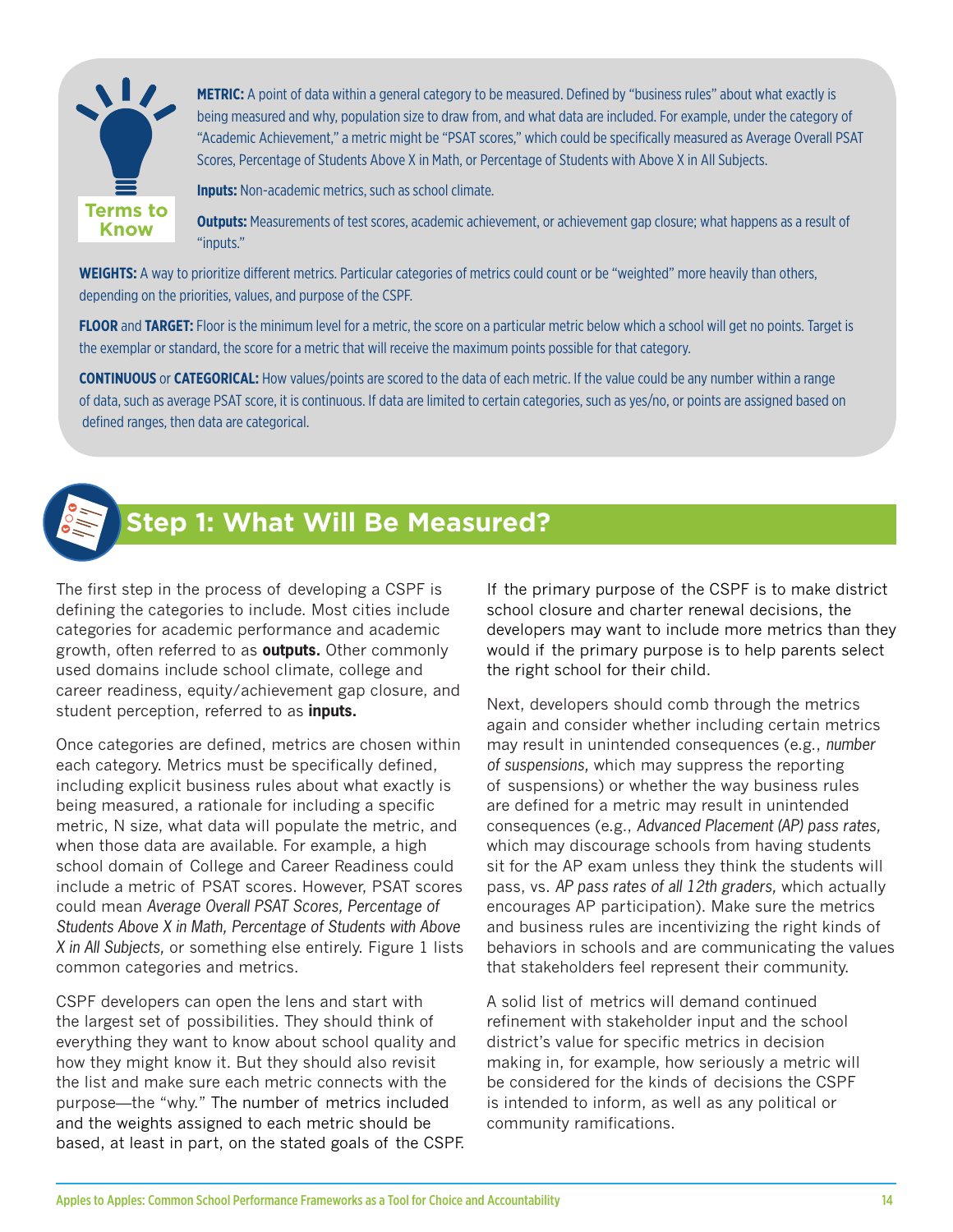There is a common desire to have a single CSPF answer to every accountability need for city schools: how school quality is measured, how parents are informed, how supports are allocated, and how charters are renewed. The tool will be more effective the more focused and specific the purpose and

planning is. If a city hopes to have a tool serve multiple purposes, then it should consider developing different versions, one for each purpose. Cities use different elements or views of the CSPF for different goals, but no one version can equally and fairly achieve multiple purposes for multiple audiences.

## Figure 1: Common Categories and Metrics Considered in Common School Performance Frameworks

| <b>Category</b>                          | <b>Metrics</b>                                                                                                                                    |  |  |  |  |  |
|------------------------------------------|---------------------------------------------------------------------------------------------------------------------------------------------------|--|--|--|--|--|
| <b>Student</b>                           | State or local education administration test scores, different grades, different subjects<br>$\bullet$                                            |  |  |  |  |  |
| <b>Achievement</b>                       | Proficiency levels at specific grade levels<br>$\bullet$                                                                                          |  |  |  |  |  |
|                                          | Course passing rates for specific "gateway" courses<br>$\bullet$                                                                                  |  |  |  |  |  |
|                                          | Tennessee School Success Rate<br>$\bullet$                                                                                                        |  |  |  |  |  |
|                                          | Compared to peer school/district/state<br>$\bullet$                                                                                               |  |  |  |  |  |
| <b>Student Growth</b>                    | Growth on state test scores over time<br>$\bullet$                                                                                                |  |  |  |  |  |
|                                          | Use of Student Growth Percentiles (SGP) or Value Added Models (VAM)                                                                               |  |  |  |  |  |
|                                          | Achievement level gains or scale score gains<br>$\bullet$                                                                                         |  |  |  |  |  |
|                                          | Compared to peer school/district/state<br>$\bullet$                                                                                               |  |  |  |  |  |
| <b>Career and</b>                        | <b>PSAT scores</b><br>$\bullet$                                                                                                                   |  |  |  |  |  |
| <b>College</b><br><b>Readiness</b>       | <b>ACT or SAT scores</b><br>$\bullet$                                                                                                             |  |  |  |  |  |
|                                          | Participation rates for PSAT, ACT, and/or SAT<br>$\bullet$                                                                                        |  |  |  |  |  |
|                                          | Percent of 9th grade cohort completing high school within four years<br>$\bullet$                                                                 |  |  |  |  |  |
|                                          | Percent who meet state university entry requirements<br>$\bullet$                                                                                 |  |  |  |  |  |
|                                          | Achievement on state high school exams<br>$\bullet$                                                                                               |  |  |  |  |  |
|                                          | Enrollment and passing rates for AP or International Baccalaureate coursework<br>$\bullet$<br>Early childhood literacy rates<br>$\bullet$         |  |  |  |  |  |
|                                          |                                                                                                                                                   |  |  |  |  |  |
|                                          | Compared to peer school/district/state<br>$\bullet$                                                                                               |  |  |  |  |  |
|                                          | Percent FASFA completion<br>$\bullet$                                                                                                             |  |  |  |  |  |
| <b>School Climate/</b>                   | Survey ratings from parents, teachers, and/or students<br>$\bullet$                                                                               |  |  |  |  |  |
| <b>Culture</b>                           | Attendance<br>$\bullet$                                                                                                                           |  |  |  |  |  |
|                                          | Chronic absenteeism rates<br>$\bullet$                                                                                                            |  |  |  |  |  |
|                                          | Staff attendance<br>$\bullet$                                                                                                                     |  |  |  |  |  |
|                                          | Expulsion/suspension rates<br>$\bullet$                                                                                                           |  |  |  |  |  |
|                                          | Student persistence/re-enrollment averages                                                                                                        |  |  |  |  |  |
|                                          | Compared to peer school/district/state<br>$\bullet$                                                                                               |  |  |  |  |  |
|                                          | Participation in leadership activities, extracurricular activities, enrichment activities (#/% of students)<br>$\bullet$                          |  |  |  |  |  |
| <b>Achievement</b><br><b>Gap Closure</b> | Gap closure for various sub-groups (English as Second Language students, free and reduced-price meal students, minority<br>$\bullet$<br>students) |  |  |  |  |  |
|                                          | Compared to peer school/district/state<br>$\bullet$                                                                                               |  |  |  |  |  |
| <b>Transformation</b>                    | Catch up and keep up growth<br>$\bullet$                                                                                                          |  |  |  |  |  |
| or Gateway*                              | Continuously enrolled growth (measuring students who have been enrolled 2+ years)<br>$\bullet$                                                    |  |  |  |  |  |

*\*District-specific data that have been showcased as key to/highly correlated with ultimate achievement*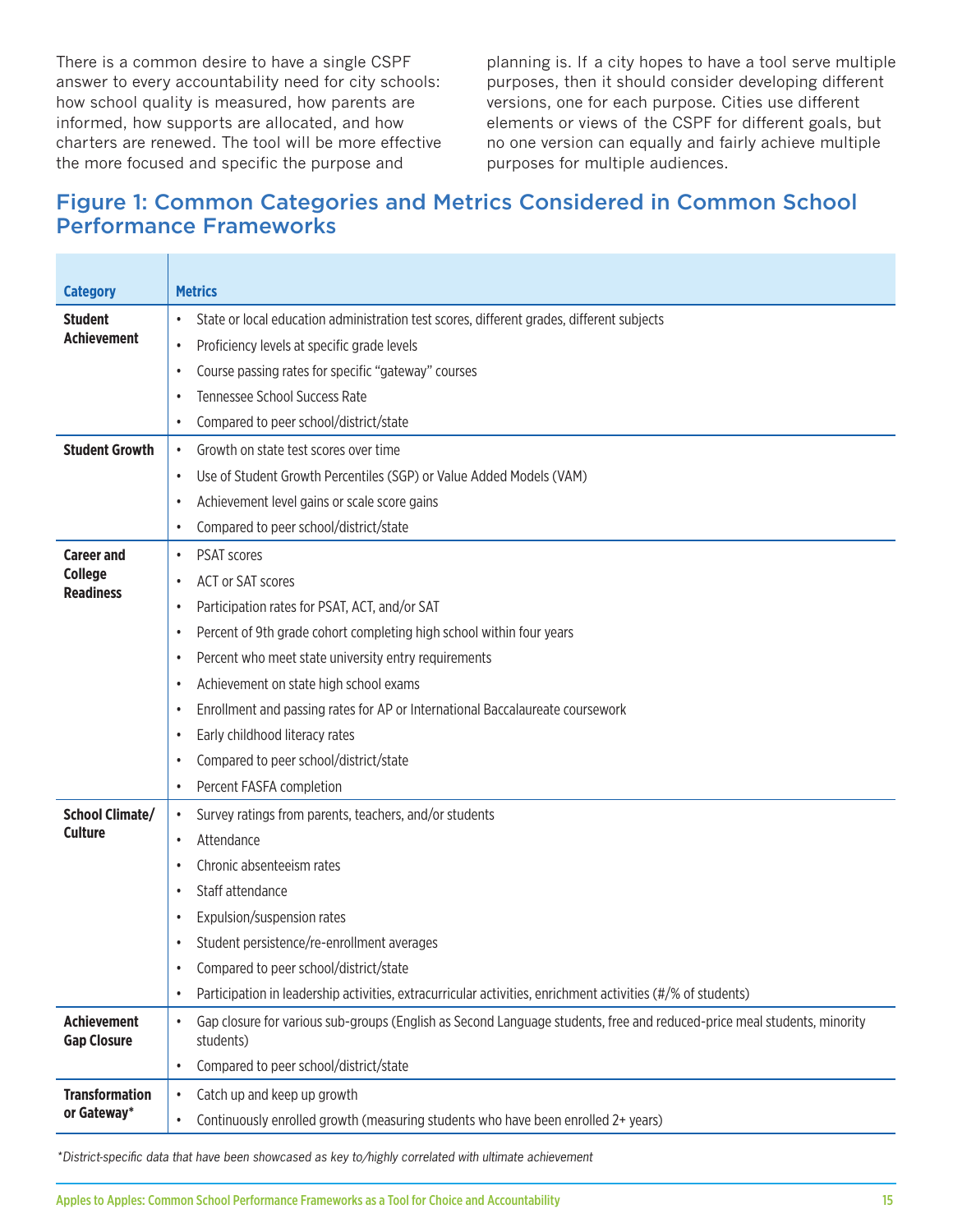#### <span id="page-17-0"></span>**Clarity Around Goals in Louisiana**



The Louisiana State Department of Education (LSDOE) wanted a common school performance framework that would help it balance the need to provide accountability and differentiated support to the state's charter schools while maintaining the autonomy of its diverse system of schools. To facilitate the development of its [Charter School Performance Compact \(CSPC\)](http://www.louisianabelieves.com/docs/default-source/school-choice/charter-performance-compact.pdf) and to minimize controversy in the process, LSDOE took the perspective that simplicity and clarity were key. LSDOE leaders defined a clear purpose of what the CSPC was and was not: it was about accountability, oversight of the system, and parent information. Larger conversations about fundamental charter school issues or the specific agendas of individual schools and advocacy groups were certainly important, but they should happen at another time.

As a result of setting this intention, LSDOE, along with 16 charter and consulting firms, decided to keep the categories of metrics very limited, focusing on academic, organizational, and financial metrics as a baseline to compare schools. They chose to operate within the existing policy framework for school accountability and develop a tool that was simple for schools to use and understand, with a small number of indicators and clear consequences and outcomes for schools.



## **Step 2: Conducting a Data Inventory**

Once CSPF developers have a list of categories and metrics, they can conduct an inventory of what data already exist, how they are collected, who or what office collects them, and when. The answers may vary for districts and charter schools. Depending on local policies and specific state charter laws, the developers may be dealing with multiple data systems. If so, they will need data-sharing agreements so that one agency can collect data from all involved parties for the CSPF. The technical mechanics of data sharing and transfer will need to be worked out.

Timelines are important because they will relate back to the purpose. If, for example, the purpose dictates that CSPF results need to be available by May, and the district wants to use a CSPF to evaluate principals or make staffing decisions, then it will have to think about when data are available for those kinds of decisions and what can be included in a CSPF. Timelines can also effect availability of metrics: based on timing, certain metrics may not be able to be included, or some data may have to lag by a year to make sure the purpose of the CSPF is met.

This is the second step because CSPF developers should not be bound to what data are currently available; the CSPF should be aspirational. In other words, if a city does not have the data now, how can it get them? This might mean introducing an agreement to administer a specific survey or even agreements to collect different kinds of data that have not been used before, such as the completion of the Free Application for Federal Student Aid (FAFSA), student engagement data, or ratings from school reviews. These are examples of data that might currently be collected by other offices or programs and not traditionally used as part of an accountability framework. There might be metrics that require kinds of data that the district collects but the charter schools do not, or vice versa. In Memphis, the schools in the Achievement School District, for example, administered NWEA's MAP assessment, but Shelby County Schools did not at the time. $1$  Developers may also decide there is a need for data that do not currently exist but are valued or prioritized in the development of the CSPF. The district and charter schools will then have to collaborate on a plan for how to collect such data.

1 In school year 2015-2016, Shelby County Schools began administering MAP testing.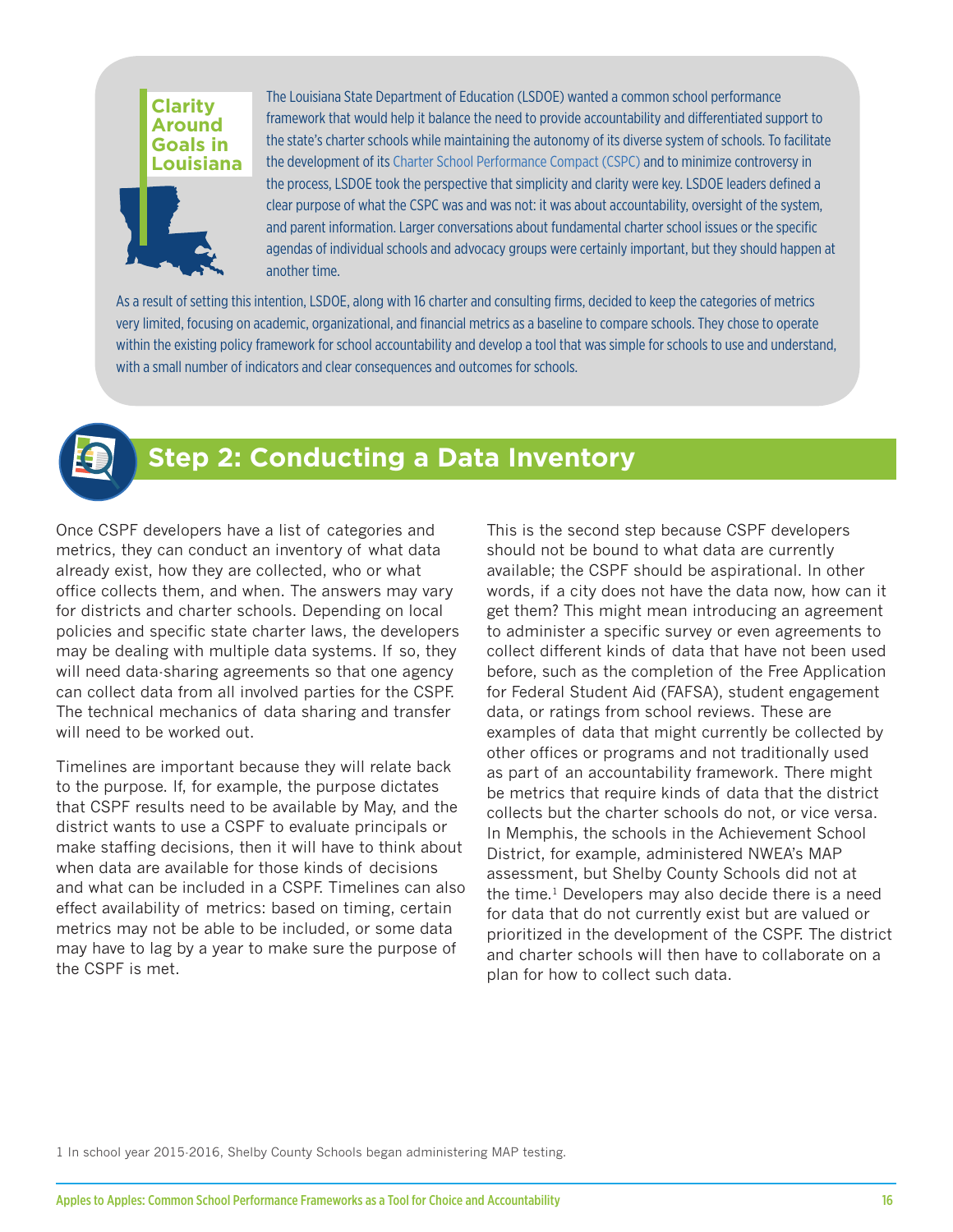## <span id="page-18-0"></span>**Step 3: The Mechanics**

The mechanics of the metrics must be carefully thought through. Once metrics have been identified with the inventory of current data in hand, developers will have to consider how the metrics are actually scored. This means formally documenting the business rules and definitions for each metric (see Figure 2 for examples). This kind of documentation will be useful down the line in ensuring that the CSPF is transparent and for training and communications purposes.

Along with the business rules, developers must agree upon the scoring range for each metric and how the scores will be calculated. Districts have approached this question differently. There are many examples of **categorical** or **continuous** scoring.

Another approach to scoring that is gaining increased appeal nationally is to set **floors** and **targets** for each metric—for example, define the floor (the score on

a particular metric below which a school will get no points) and the goal line of a particular metric, or the target for a school. For instance, if the CSPF includes a *Student Attendance Rate* metric and a *4-Year Cohort Graduation Rate* metric, and each metric is worth 10 points, should a school that achieved 80 percent on each metric receive 8 out of 10 points? Probably not. A school with an attendance rate of 80 percent may not be awarded any points, but a graduation rate of 80 percent may be worth 8 or 9 of the 10 possible points. To optimize the ability to award points based on meaningful scores and to equate different types of metrics, developers may want to consider applying a floor and a target to each metric.

Using attendance as an example, consider the possible ways to score attendance in a CSPF, as shown in the inset.

| <b>Category</b>                       | <b>Indicator</b> | Indicator<br><b>Number</b> | Measure                                                                | Grade<br>Level(s) | What does this mean?                                                                                                                     |
|---------------------------------------|------------------|----------------------------|------------------------------------------------------------------------|-------------------|------------------------------------------------------------------------------------------------------------------------------------------|
| <b>Academic</b><br><b>Performance</b> | Achievement      | 1.A.1                      | Composite proficiency rate<br>for reading/language arts                | $3 - 8$           | The percentage of eligible students who earned scores of<br>Proficient or Advanced on the TCAP in Reading/Language Arts                  |
|                                       | Achievement      | 1.A.2                      | Composite proficiency rate<br>for math                                 | $3 - 8$           | The percentage of eligible students who earned scores of<br>Proficient or Advanced on the TCAP in Math                                   |
| <b>School</b><br><b>Climate</b>       | Students         | 3.A.2                      | Overall attendance rate                                                | $K-12$            | The average number of days students attend school divided by<br>the average number of days students are enrolled                         |
|                                       | <b>Students</b>  | 3.A.3                      | Overall student persistence<br>rate                                    | $K-12$            | The percentage of eligible students who are enrolled at a school<br>on the audited enrollment date and June 1 in the same school<br>year |
|                                       | Students         | 3.A.3.a                    | Student persistence<br>rate for economically<br>disadvantaged students | $K-12$            | The percentage of eligible students who are enrolled at a school<br>on the audited enrollment date and June 1 in the same school<br>year |

## Figure 2: Examples of Metrics and Business Rules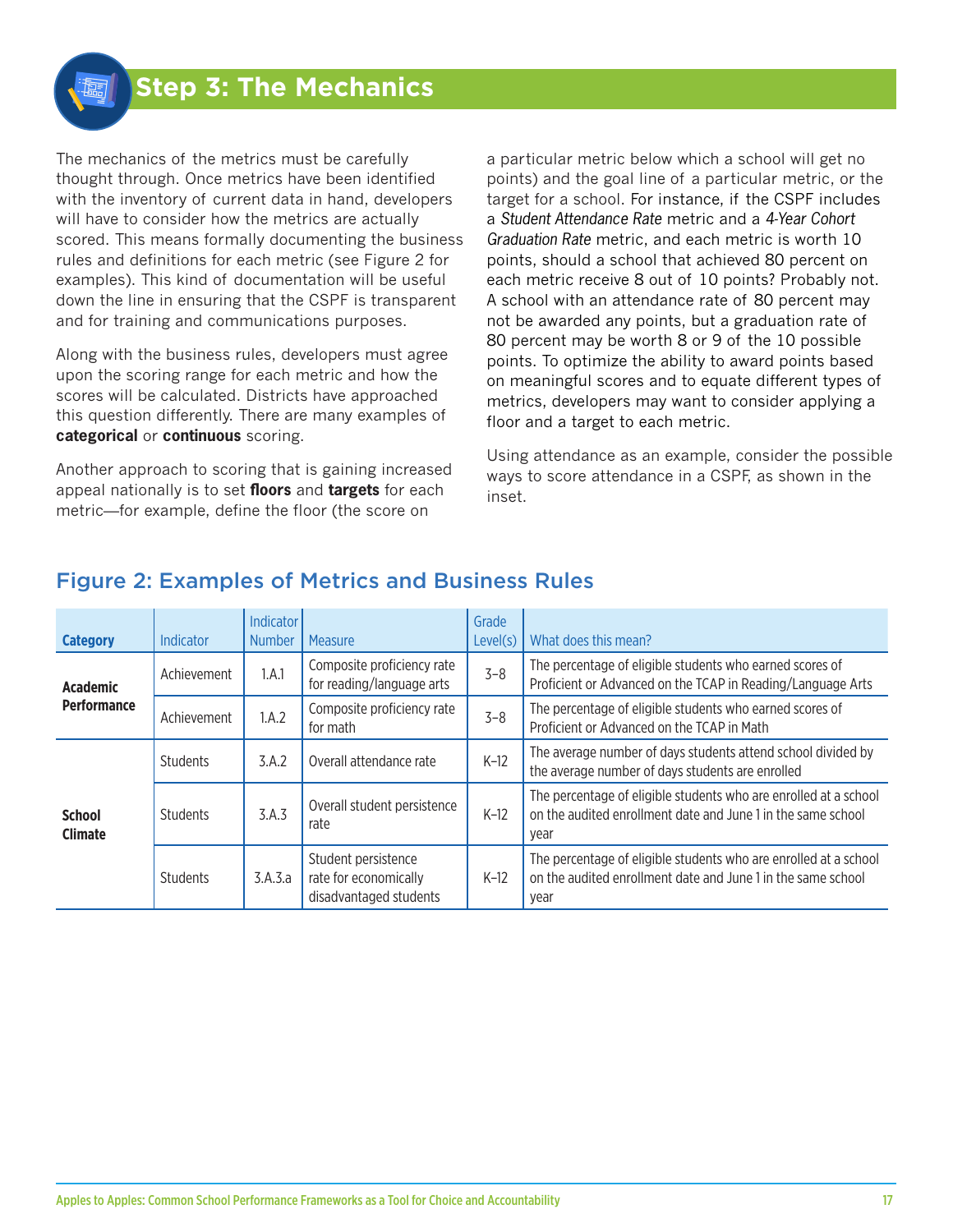Attendance has a score range of 0 to 100 percent. Generally, the state sets a standard for satisfactory attendance, depending on grade levels served. In Maryland, for example, the state standard for elementary schools is 96 percent.

#### **Categorical Approach**

To define categories, a city might look at the range of attendance data and see that no

school has an annual attendance score of less than 75 percent. So they might define the four categories of attendance scores as follows: 0 points = below 75 percent, 1 point = 75–85 percent, 2 points = 86–90 percent, 3 points = 91–95 percent, and 4 points = 96 percent and above.

#### **Floors and Targets Approach**

To define the floor, a city might look at the range of attendance scores for all of the schools and see that no school in the district has an annual attendance score of less than 75 percent. So 75 percent will be the floor—for example, if a school's attendance rate is below 75 percent, the school will receive 0 points within the CSPF. The target could be defined as the state standard of 96 percent: a school that meets the state standard will receive the maximum points possible. A school that has a 97 or 98 percent attendance rate will not get extra points. In this example, then, the point value for attendance will be assigned within a range of 75 to 96 percent.

Many different methods can be used to determine floors and targets, and there is no right or wrong answer. Some school systems use the actual distribution of scores for all schools over a oneto three-year period and assign the 10th or 90th percentile as the floor and target respectively. Other models have used historical data to calculate the mean and standard deviation for each metric and assigned floors and targets that represent two standard deviations below and above the mean. Another fairly common option is to assign floors using one of the models just described and to assign targets that are aligned to district or authorizer priorities. For example, the 90th percentile for math proficiency rates for the past three years might be 84 percent, but the district or authorizer may choose to set the target at 100 percent to align with a stated goal.

To put the metrics together in such a way that the CSPF tells a story about the school's quality and effectiveness, developers must make numerous decisions about how the CSPF works as a whole:

- $\triangleright$  Scaling: How is the SPF scored (A–F type grades, stars, numbers, or labels)?
- $\triangleright$  Rollup: How are the metrics rolled up into a score or scaled individually/by category?
	- Will domain-specific scores be reported in addition to the overall grade (e.g., sub-grades for school climate, academic growth, and achievement gap closure, etc.)?

 $\blacktriangleright$  How is the CSPF presented and displayed: school report cards, summary scores, PDFs, district or school website, interactive comparison tool?

**STUDENT ATTENDANCE: Two Different Approaches**

The best way to answer these questions is to continuously return to the purpose of the CSPF and check answers against that purpose, thus ensuring alignment. If the CSPF is intended to inform parents, an online tool linked to school enrollment processes and forms might make the most sense. If school accountability and the allocations of resources (management, support, or financial) is the goal, then an annual release of school report cards or school progress reports could be the answer.

The final mechanical decisions have to do with weights for each category and within each category, for each metric. This is another opportunity to communicate values. What a city values most will be weighted the heaviest. Developers can start by assigning weights to categories. Once those look like the right communication of your values, developers can move on to weighting the individual metrics. Developers will have the chance to test these weights in the next phase of work. Most districts choose to weight academics most highly, but even that has nuance: Will they weight academic performance more highly than academic growth, or the opposite? This is also an opportunity to revisit whether the CSPF creates the correct incentives.

For example, in lower-performing school systems, a tendency often exists to weight growth or student progress more than academic achievement. Within a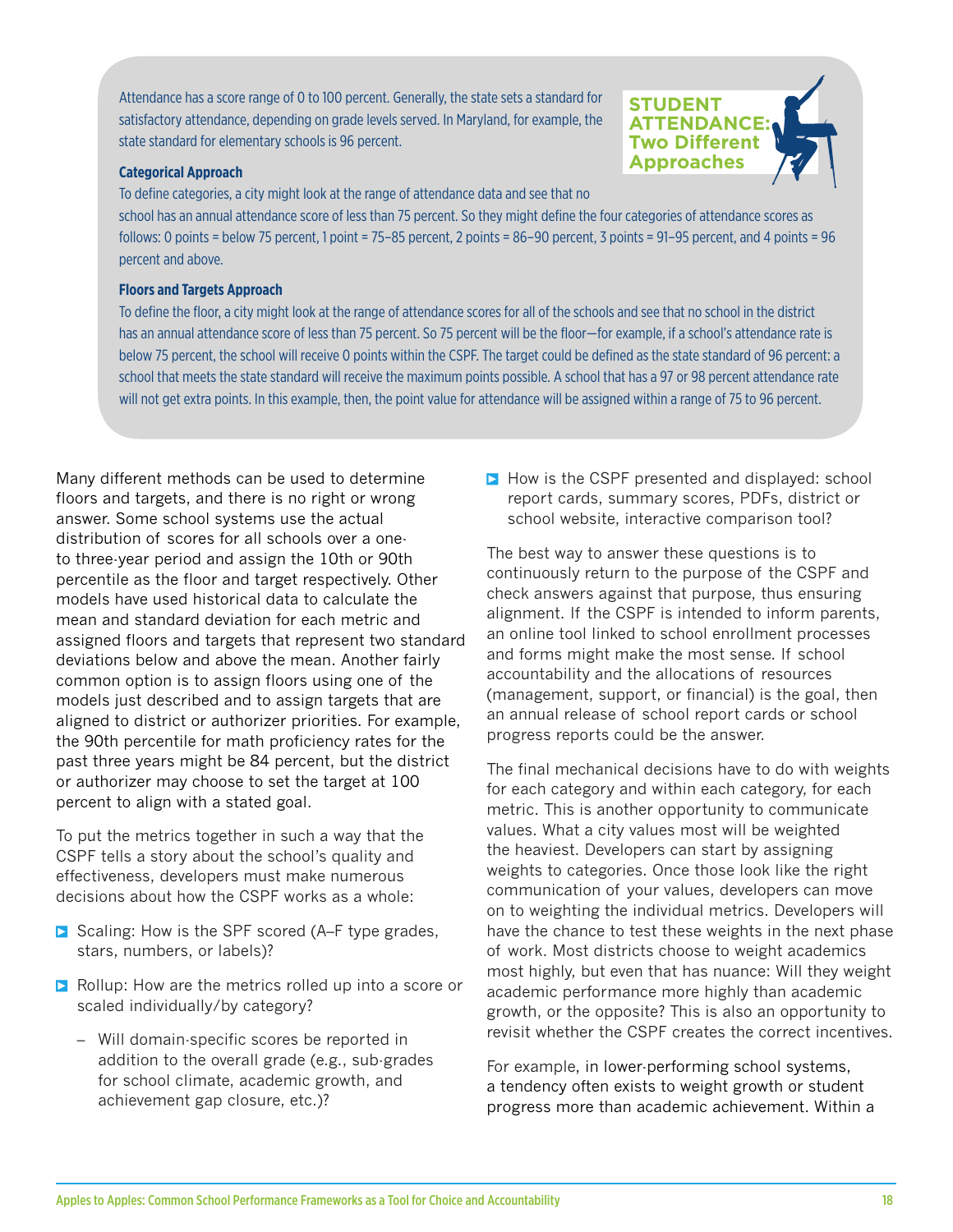Most states have an accountability framework for measuring a school's performance. Cities developing a CSPF should ask themselves what they are trying to do differently. This is a chance to be thoughtful about how a locally developed framework can complement what is provided by the state. As a city enters into the process of developing and then building a CSPF, it should keep these guiding questions in mind:

#### **Equitable**

- Are the measures reliable (e.g., standardized test scores, growth measures)?
- Are the measures systematically biasing certain schools (e.g., performance vs. growth)?
- Are the measures creating the right incentives (e.g., suspensions, AP pass rates)?

#### **Actionable**

- Are there clear rewards and interventions?
- Are parents able to use the tool to make informed enrollment decisions?
- Are there different expected actions associated with the different overall scores?
- Can the CSPF be used to focus school supports/interventions?



- Do key people understand how the framework works and are they able to explain it easily and clearly?
- What are the tradeoffs between technical precision and access/ understanding?

particular domain, developers may want to count some metrics (e.g., *Proficiency Rate in Mathematics*) more than other more aspirational metrics (e.g., *Percentage of Students Earning Scores of Advanced in Mathematics*).

Once you have a list of metrics, weights, floors, and targets, all that is left with regard to scoring is figuring out how to roll everything up into one or more scores or ratings. Developers may choose to use words (e.g., Model, Not Meeting Standards, Priority, Focus, Exemplary), letter grades, or tiers (e.g., Tier 1, Tier 2, Tier 3), but regardless of how the different outcomes

are labeled, developers will need to figure out what cut scores to assign to each possible outcome. One option is to simply divide the total number of possible points by the total number of different outcomes so that each overall level is based on the same size scoring range. Another option is to simulate the results using different cut scores to end up with a distribution that makes sense. Additionally, developers will need to decide whether to report domain-specific grades or ratings in addition to the overall score, or whether they will simply use one summative index.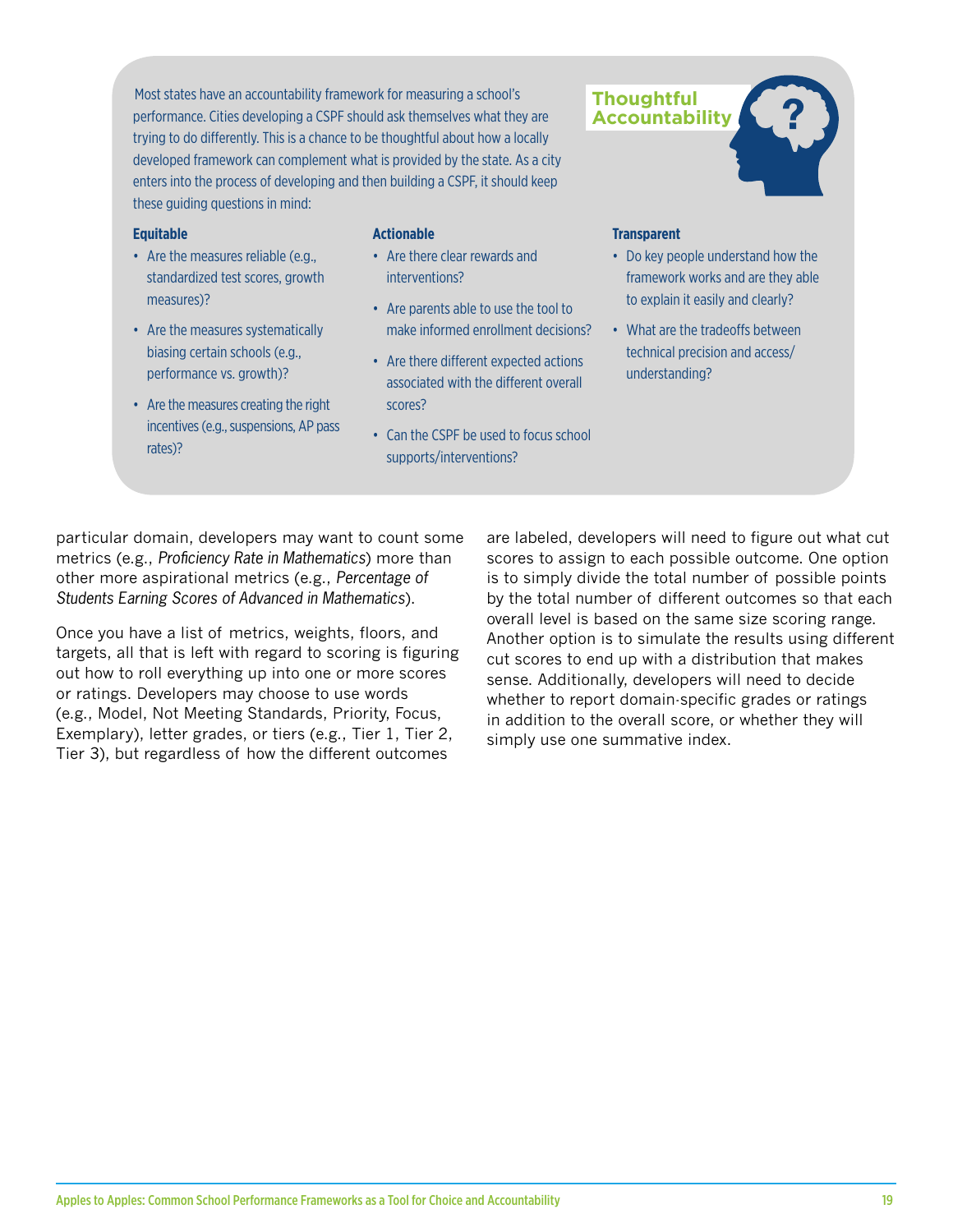<span id="page-21-0"></span>

Now that the mechanics have been worked through and all the pieces fit, it is time to test the whole CSPF as a working framework. Developers must conduct a pressure test of the CSPF to ensure that it is working technically—for example, the data are being pulled in from the correct sources and are being aggregated and scored according to established business rules, and that weights are being applied correctly. A pressure test also can be used to look at the distribution of school scores: do scores match intuition and pass a "sanity test?" Developers can consider what it will look like if these results get published in the local newspaper. Will they make sense to the average citizen? Specifically, do the scores contradict ratings from the state accountability system or any other accountability measures? If so, developers will need to think carefully before releasing the scores. Developers of the CSPF may be comfortable with the differences (especially

if they are the result of weighting growth more highly than performance, for example) but must be prepared to answer questions from the school community.

The pressure test can also be used to verify scaling distinctions. For example, does the cut score for each step in the scale (top, average, failing schools) make sense, or does it create meaningless and inactionable distinctions? Are the results actionable, do they support sound decision making and potentially provide good incentives? Are the metrics strongly correlated? Are there redundancies or skewing? These questions can only be answered by running a simulation of the CSPF scores. In addition, the pressure test can produce results that can be used to brief a school board or to train and communicate with schools prior to scores becoming public.



## **Step 5: Gearing Up for Implementation**

While it is easy to focus on the technical aspects of building a CSPF, the best efforts focus equally on the process. From the start, there should be involvement from various stakeholders, including those who will make use of the data produced by the CSPF and those who will be affected by the results (such as school leaders, school management organizations, or parents). Stakeholder input ensures both that the framework, metrics, and weightings chosen reflect the needs, values, and reality in that city and that there is broad understanding of the purpose of the CSPF and how it will be used. A pressure test has been conducted, and the engagement and communications efforts must expand greatly. CSPF developers must create engagement and communication plans to get wide buy-in from key stakeholders in order to roll out the CSPF. These plans can also include training on the categories, metrics, and scoring of the CSPF.

A city may want to consider whether to roll out the CSPF for a period of time before applying the consequences or interventions for schools. Stakeholders will need time to understand the data, question the data and, ultimately, to learn to use the data. Some districts introduce it with a no-stakes rollout for one academic year as a soft launch. It may increase buy-in if stakeholders can learn about the CSPF without immediately worrying about consequences. Another way to assist school leaders in understanding the framework and preparing for rollout is to provide a score "calculator," or a score projection tool, ahead of releasing the final scores. This allows schools to predict their scores, work proactively to improve their scores, and correct any mistakes in data or information before scores go public.

The school district and charter organizations also will need time to learn about the CSPF internally and to integrate it into existing processes for performance management, school support, and/or charter renewals. The CSPF communication and engagement strategy must include the central office as well. This will be a new way of thinking about school quality for all parties. To ensure consistent and positive communication about the CSPF, developers should make sure that the central office staff has a full and common understanding of the framework.